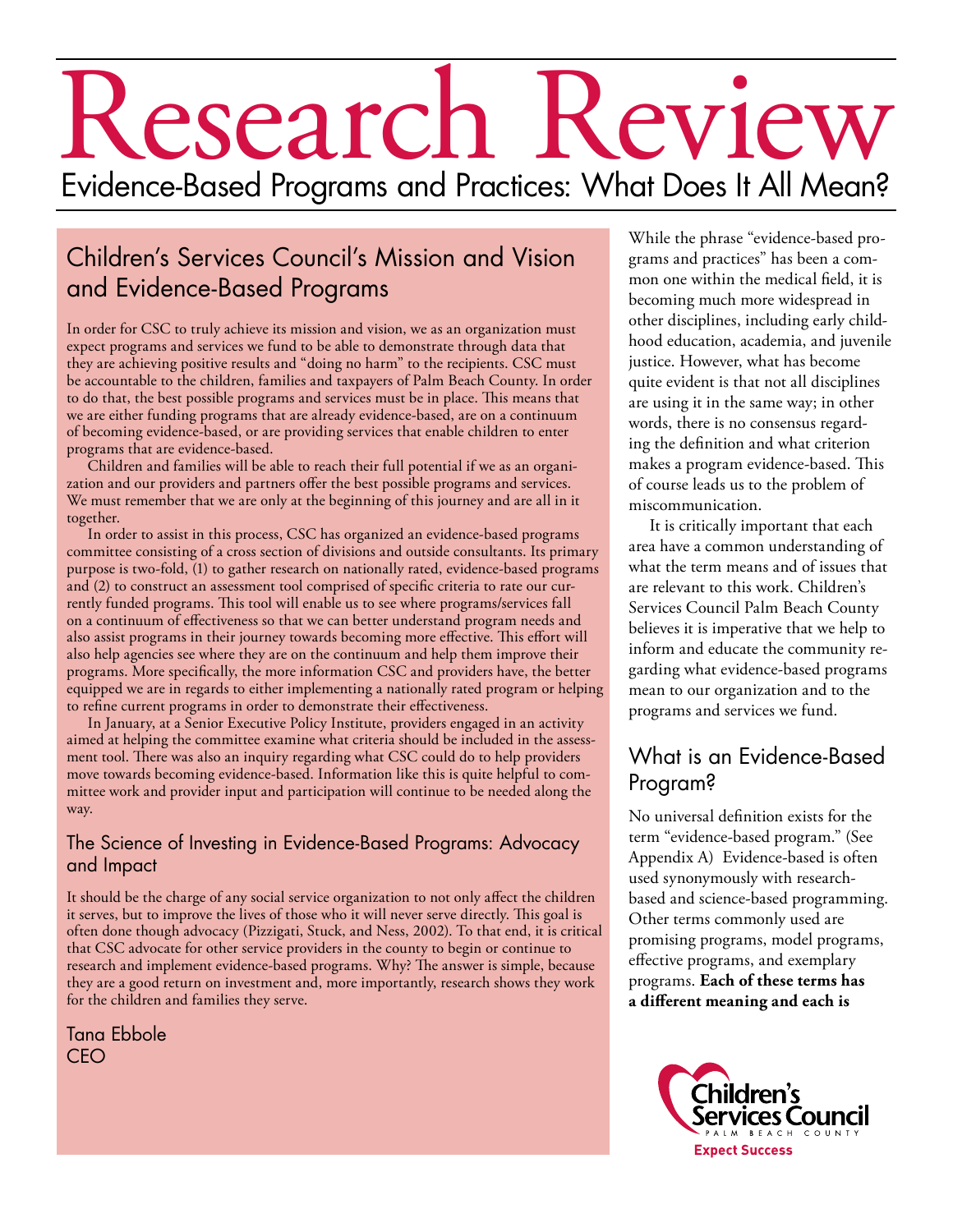#### Table of Contents

| A Message from<br>Tana Ebbole, CEO  1                                       |
|-----------------------------------------------------------------------------|
| What is an Evidence-Based                                                   |
| <b>Evidence-Based Practice (Best</b><br>Practices) versus Program: Is There |
| History of Evidence-Based                                                   |
| <b>Examples of Evidence-Based</b>                                           |
| What Organizations Promote the<br>Use of Evidence-Based Programs? 5         |
| Why Implement an Evidence-Based                                             |
| Hot Topic #1: Concerns Regarding<br>Evidence-Based Programs 8               |
| Hot Topic #2: Fidelity versus                                               |
| References<br>14                                                            |
| Frequently Asked Questions  15                                              |
| Appendix A: CSC's Glossary of<br>Evidence-Based Terms  18                   |
| Appendix B: National Ratings  20                                            |

Acknowledgements: Special thanks to all the reviewers for their thoughtful critique and invaluable feedback.

A Special Thanks to the Evidence-Based Programs Committee:

Current Members – CSC staff: Lisa Williams-Taylor, (Chair), Maggie Dante, Patrick Freeland, Betty Scott, Regina Kanuk, Linda Traum, Jennifer Estrada, Lance Till. Consultants: Mike Levine, Alan Brown, and Gail Chadwick

Past Members – CSC staff: Judith Brauer, Tiffany North, Debbie Labella, Beth Halleck, Carol Scott, Kelly Brill, Theresa Kanter, Cassondra Corbin-Thaddies

> Written by: Lisa Williams-Taylor

Published by: Children's Services Council of Palm Beach County 2300 High Ridge Road Boynton Beach, FL 33426 561-740-7000

**defined differently by the various organizations defining them.** There are at least 23 organizations that have created criteria to rate program effectiveness (See Appendix B).

For example, the Substance Abuse and Mental Health Services Administration (SAMHSA) uses the term "science-based programs" and defines them as "programs which have been reviewed by experts in the field according to accepted standards of empirical research. Science-based programs are conceptually sound

and internally consistent, have sound research methodology, and can prove the effects are clearly linked to the program itself and not extraneous events" (Kyler, Bumbarger, and

"Effective Programs do not try to do everything for everyone. Their design and operation reflect clear priorities and goals in terms of the type of youth they target, what they seek to accomplish, and the kinds of services, supports, and activities they offer" (Promising & Effective Practices Network, 2001).

•

•

Greenberg, 2005, p. 2). The No Child Left Behind Act uses the term "scientifically based research" program, which is defined as having "reliable evidence that the program or practice works" (U.S. Department of Education, 2003).

Each organization may have different criteria for determining whether a program is evidence-based. Reviewers for SAMHSA's National Registry of Evidence-based Programs and Practices use criteria to measure the quality of research and readiness for dissemination. They look at the following quality of research criteria: reliability, validity, fidelity, attrition and missing data, potential confounding variables, and appropriateness of analysis. The readiness for dissemination criteria is as follows: Availability of implementation materials, training and support resources, and quality assurance procedures.

The Department of Education uses specific criteria noted in the No Child Left Behind Act, which includes

- "research that involves the application of rigorous, systematic, and objective procedures to obtain reliable and valid knowledge relevant to education activities and programs; •
- data analysis adequate to test and justify the general conclusions drawn;
- measurements or observational •

methods that provide reliable and valid data across evaluators, observers, multiple measurements and observations, and studies; evaluated using

experimental or quasi-experimental designs in which individuals, entities, programs, or activities are assigned to different conditions and with appropriate controls; and experimental studies are presented in sufficient detail and clarity to allow for replication or, offer the opportunity to build systematically on their findings; and has been accepted by a peer-reviewed journal or approved by a panel of independent experts through a comparably rigorous, objective, and scientific review" (No Child Left Behind Act, 2001, pp. 1964- 65).

•

Because organizations use different criteria, it is extremely important that a funder or provider of evidencebased programs understands who is assigning a rating to the programs and how they are defining it.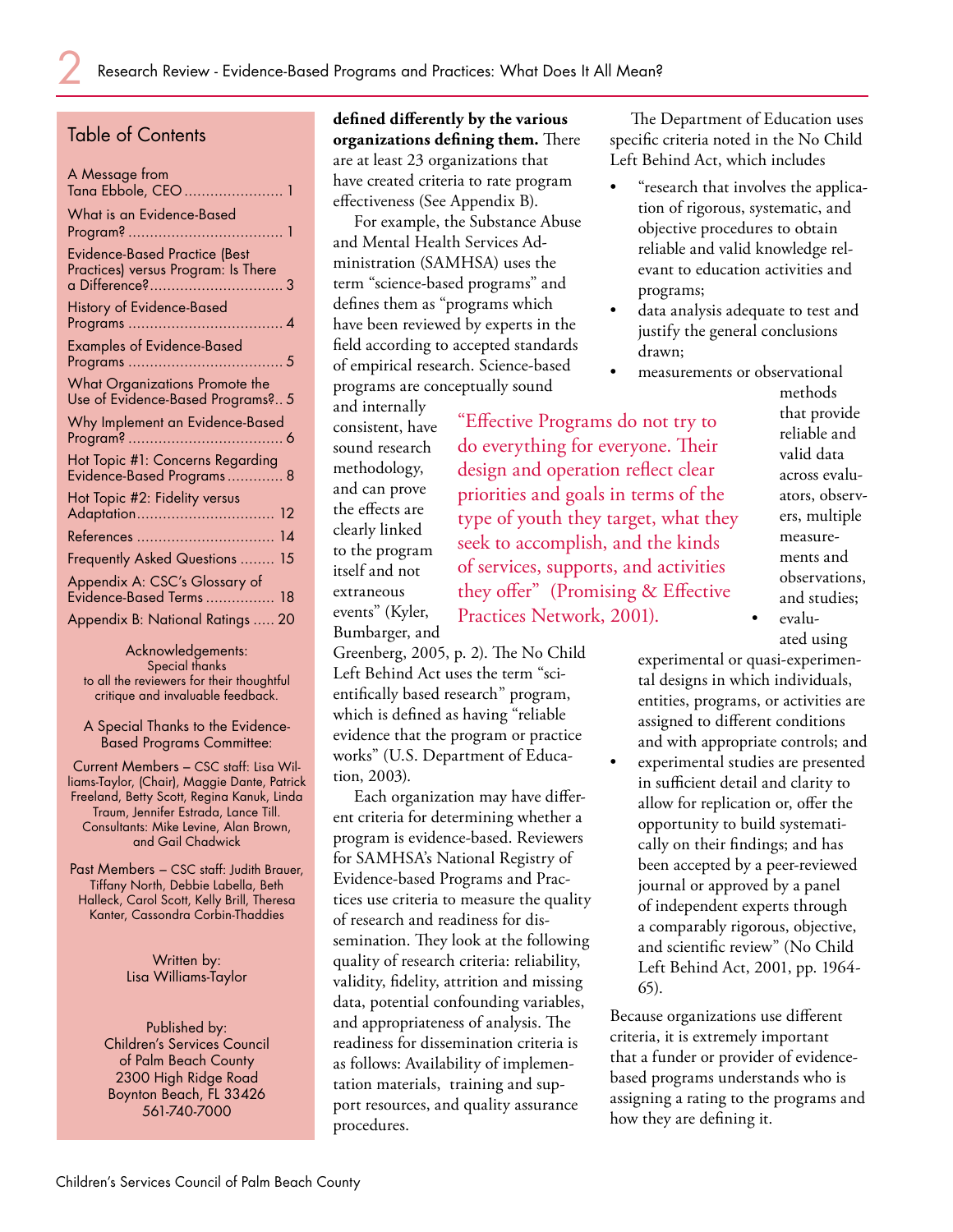Evidence-based practice stands in contrast to approaches that are based on tradition, convention, belief, or anecdotal evidence (National Registry of Evidence-based Programs and Practices).

#### Common Elements

Although this may be confusing, most definitions of evidence-based do include common elements such as: a strong theoretical foundation; intended for a developmentally appropriate population; quality data collection and procedures; and evidence of effectiveness. For a program to show effectiveness, generally there must be strong evidence that the program results are the direct result of the activities of the program. This means that no other factor or factors were major contributors to the outcomes or that the changes did not happen by chance. For example, while we would expect early education programs to produce favorable effects on children, a scientifically sound evaluation is absolutely required in order to know whether they fulfill their promise (Karoly, Kilburn and Cannon, 2005). To truly say that a program is effective, there must be a strong research design testing the outcomes. This means using an experimental/Randomized Control Trial (RTC) or quasi-experimental design. The experimental design is often referred to as the "gold standard" in research.

While an in-depth discussion of research designs and methodology is outside the scope of this brief, it is important to note that there are specific types of studies needed in order to say that a program is working and achieving specific child-level outcomes. Without an evaluation that compares a group that received the program or intervention with another group that did not, it would be difficult to determine whether or not the program/

intervention caused the differences between the two groups of children. Also, if you just measure children before and after they receive treatment then you can not say that the gains they made would not have occurred despite the intervention. As Karoly and colleagues note (2005), we do not want to attribute a positive effect to a program without a comparison with what would have happened in the absence of the program, holding all other factors constant. Ultimately, we want to answer the question "Compared to what?" to determine whether a program is "effective" (p. 27).

Other characteristics of a rigorous research design are an adequate sample size (meaning there were a sufficient number of research subjects who received the intervention); a measurement of sustainability; replication; and a measure of participants' gains or changes in knowledge, attitudes, and behaviors.

## Evidence-Based Practice (Best Practices) Versus Program: Is There A Difference?

While many use the terms "programs" and "practices" interchangeably, more and more researchers and practitioners are beginning to differentiate between these terms. A practice is defined as a habitual or customary performance or operation action or something that a professional does in order to achieve a positive outcome. More specifically, according to Fixsen et al. (2005), evidence-based practices are skills, techniques, and strategies that can be used when a practitioner is interacting

# Commonly Used Terms

#### **Attrition**

A gradual, natural reduction in client participation or of personnel within a program.

#### Experimental Design (classical experiment)

A research design where participants are randomly assigned to either an experimental group (treatment) or control group (no treatment/placebo). This allows the researchers to examine whether the intervention/treatment caused the outcomes or effect to take place (causal inference).

#### Fidelity

Extent to which delivery of an intervention adheres to the protocol or program model originally developed.

#### Quasi-Experiment

This research design is very similar to and almost meets criteria for an experimental design, but is unable to control potential factors and does not include random assignment of participants.

#### **Replication**

Process of repeating services and/ or a program model undertaken by someone else using the same methodology. Commonly the location and participants will be different. Replication results either support earlier findings or question the accuracy of earlier results. Intervention adheres to the protocol or program model originally developed.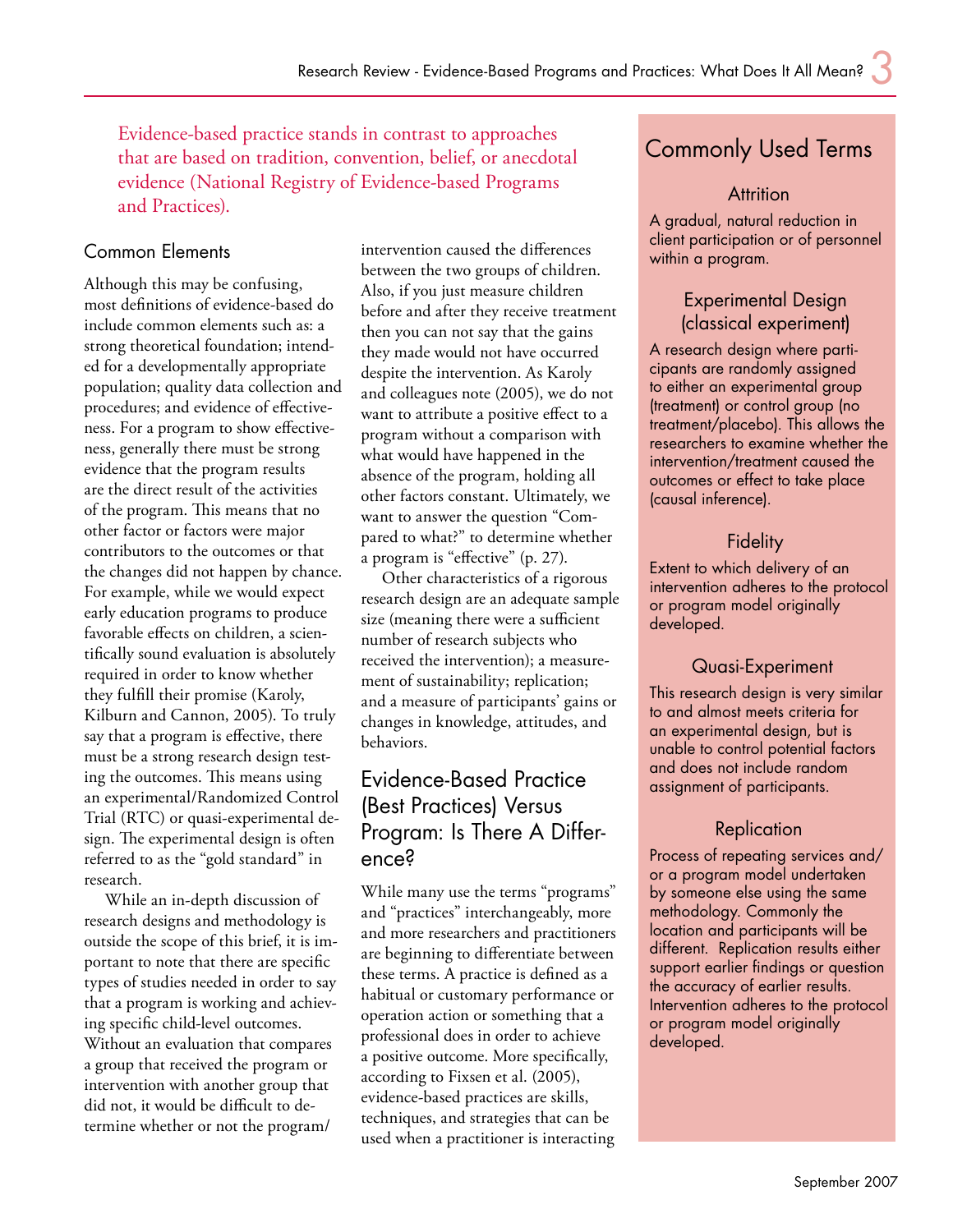directly with a customer (p. 26). They are sometimes called core intervention components when used in a broader program context.

Evidence-based programs may be defined as "organized, multi-faceted interventions that are designed to serve consumers with complex problems. Such programs, for example, may seek to integrate social skills training, family counseling, and educational assistance, where needed, in a comprehensive yet individualized manner, based on a clearly articulated theory of change, identification of the active agents of change, and the specification of necessary organizational supports" (Fixsen et al., 2005, p. 82). Programs integrate various practices within specific settings and with targeted customers. At CSC, we differentiate between these two terms as follows:

- **Evidence-Based Program (EBP)** – Programs comprised of a set of coordinated services/activities that demonstrate effectiveness based on research. Criteria for rating as such depend upon organization or agency doing the rankings. EBPs may incorporate a number of evidence-based practices in the delivery of services. **•**
- **Evidence-Based Practice** An approach, framework, collection of ideas or concepts, adopted principles and strategies supported by research. **•**

# History of Evidence-Based Programs

The idea of evidence-based programs is quite new overall, and it is even more recent for the social service arena. The premise of evidence-based originated in the medical field. One landmark in the movement towards evidence-based programs was the establishment of the Food and Drug Administration,

which is responsible for testing the safety of medical treatments (Leff, 2002). Another landmark was in the use of randomized control studies. It was only in 1948 that the first such study took place – researching the efficacy of streptomycin in treating tuberculosis. By the 1960s the number of randomized control trials reached into the hundreds, and today there are tens of thousands occurring every day (Dodge, 2006).

In the field of psychology, which does not have a governmental body examining the efficacy of treatments, it is the responsibility of those in the field to research effective programs. It really was not until the 1990s that this idea began to expand. The Alcohol, Drug Abuse and Mental Health Reorganization Act of 1992 helped create the Substance Abuse and Mental Health Services Administration (SAMHSA), whose role was to assist in disseminating research and effective programs/services regarding problem behaviors. In 1999, the American Psychological Association established a task force for the main purpose of promoting scientific treatments, also termed empirically supported treatments (Dodge, 2006, p. 477).

The task force wanted to advocate for improving patient outcomes by using research and current best evidence, much like what happened years earlier in the medical field. It was during this time that a backlash began with some psychologists pushing against these treatments in that they believed that "it infringes on their autonomy and dehumanizes clients" (Dodge, 2006, p. 477). There was concern that clients vary too much in regards to disorders, co-morbidity, personality, race, ethnicity, and culture to use a one size fits all "cookie-cutter" approach (Levant, 2005).

In education, the No Child Left Behind Act of 2001 was the first major move by the education field to promote evidence-based programs. This law affects children in kindergarten through high school and stresses accountability for results and emphasizes implementing programs and practices based on scientific research (See page 3 for definitions and criteria). Prevention science has been the last discipline to welcome evidence-based programs. In 1996, the Center for the Study and Prevention of Violence in Colorado began examining various youth programs to determine which ones worked to reduce crime and violence. As can be seen from the previous examples, the areas of substance use, mental health, and juvenile justice have been working towards using evidence-based programs for the past 15 years, but a systematic review of programs in the primary prevention and early intervention areas, such as early care and education is just now taking off.

#### Legislation and Evidence-Based Programs

In March 2007, Senators Salazar (D-Colorado) and Specter (R-Pennsylvania) introduced the Healthy Children and Families Act, a bill to expand the evidence-based program Nurse-Family Partnership to all 50 states. This bill would allow states to draw down federal dollars in support of their State's Children's Health Program (S-CHIP). If passed, as many as 570,000 mothers and children could gain access to the program each year.

Nurse-Family Partnership is a home visiting program for first-time, low-income mothers. It has been researched using randomized control trials on three different occasions with the findings published in 1978, 1990, and in 1994. Outcomes achieved range from positive birth outcomes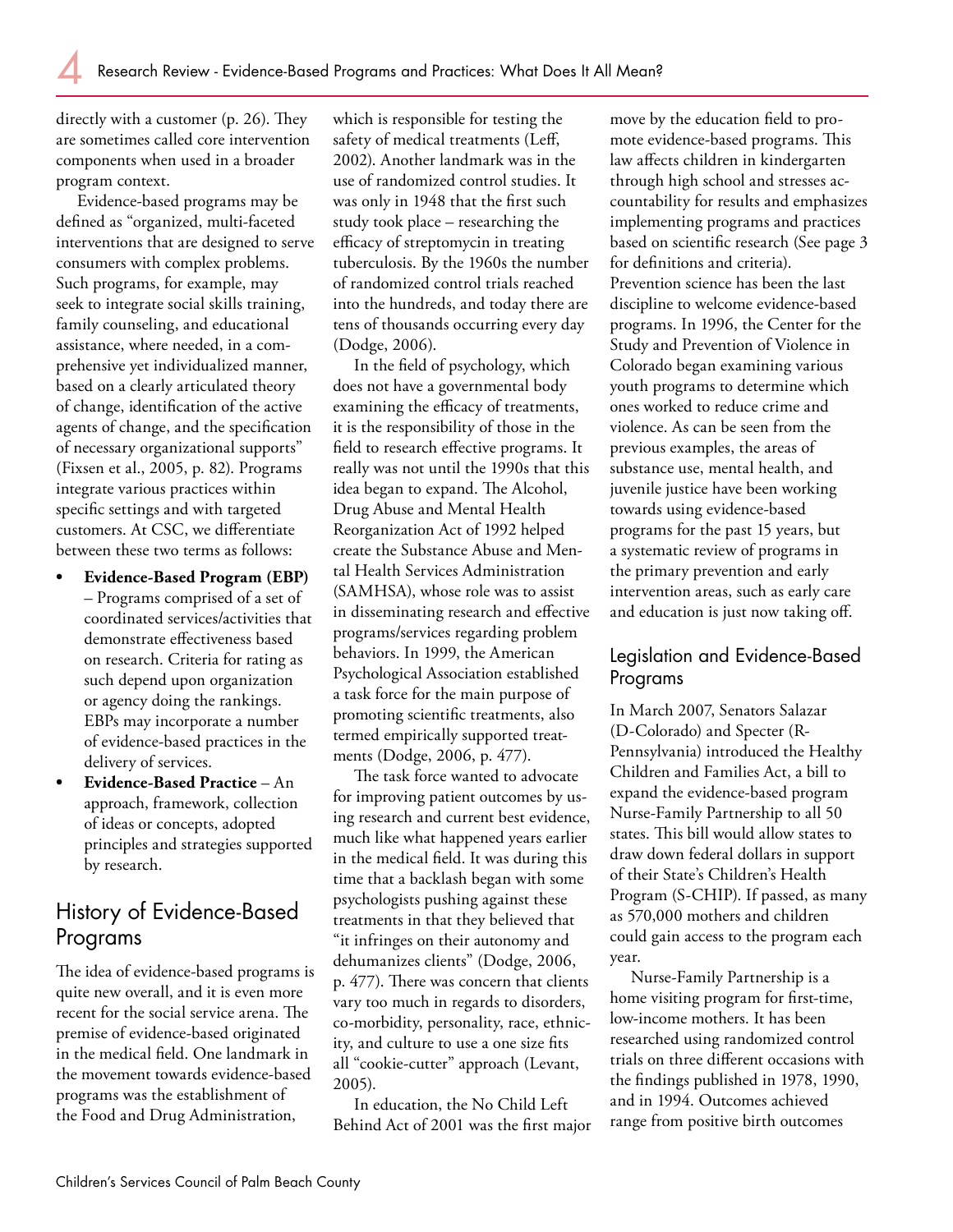**•**

As of 2004, Louisiana was the only state that used Medicaid to fully fund the Nurse-Family Partnership through Targeted Case Management. Since inception, premature births have decreased by 52% and low birthweight deliveries decreased by 22% for participating mothers (O'Connor, 2004, p. 7.)

to a reduction in maternal antisocial/ criminal behavior and child abuse. This program has been researched by both the Washington State Institute for Public Policy and the RAND Corporation and has shown a positive return on the dollar (\$2.88 and \$4 for every dollar invested, respectively). Economic benefits include a reduction in emergency room visits, school dropout, arrests and incarceration, and an increase in employment (Yeager, 2007).

# Examples of Evidence-Based Programs

- **Nurse-Family Partnership 1. (David Olds)** – A home visiting program for first-time, lowincome, at-risk mothers promoting improved maternal, prenatal, and early childhood health. The outcomes achieved include the following:
	- **Improved Birth Outcomes**: low birthweight, preterm delivery, neurodevelopmental impairment **•**
	- **Improved Outcomes for At-risk Mothers**: reduced rates of subsequent pregnancy, reduction in maternal behavioral problems due to substance use, reduction in school dropout rates, reduction in unemployment, reduced use of welfare and food stamps, and fewer arrests **•**
	- **Improved Child Outcomes**: reduced rates of childhood injury, abuse, and neglect. Long-term follow-up also **•**

shows children have fewer sexual partners, reduced cigarette smoking and alcohol use, and fewer arrests and convictions 15 years later.

- **High/Scope Perry Preschool 2. Program (David Weikart)** - A universal preschool program that utilizes an active learning environment to encourage independence, self-esteem, confidence, problem-solving skills, social cooperation, and promotes school bonding. The outcomes achieved include the following:
	- **Improved Child Outcomes**: reduction in need for special education classes, increased academic success (high school graduation), increased adult financial stability (employment, home ownership, monthly income, lowered incidence of use of welfare and other social services), and reduction in arrests **•**
- **Incredible Years (Carolyn 3. Webster-Stratton)** – A program for children ages two to eight living in poverty with conduct problems that teaches children to manage anger and frustration in a healthy manner. It provides parents with effective parenting skills to work with their child's problem behaviors, and provides teachers with appropriate classroom management skills to address and reduce problem behaviors. The outcomes achieved include the following:
- **Improved Child Outcomes:** positive peer association and interaction, positive behavior interactions at home and school, emotional and social competence, increase in problem-solving and anger management skills, school readiness, academic success, and prevention and reduction of aggressive and problem behaviors
- **Improved Parental And School Outcomes:** parents and teachers use appropriate and effective discipline practices and praise and increased parental involvement in school and positive relationships between parents and teachers **•**

# What Organizations Promote the Use of Evidence-Based Programs?

There are many organizations that now promote the use of evidencebased programs. It is important to remember that definitions of evidencebased programs and rating standards vary greatly between organizations. Some of the most well-known organizations include (See Appendix B for links):

- Office of Juvenile Justice and Delinquency Prevention (OJJDP) •
- SAMHSA's National Registry of Effective Programs and Practices (NREPP) •
- Blueprints for Violence Prevention •
- Promising Practices •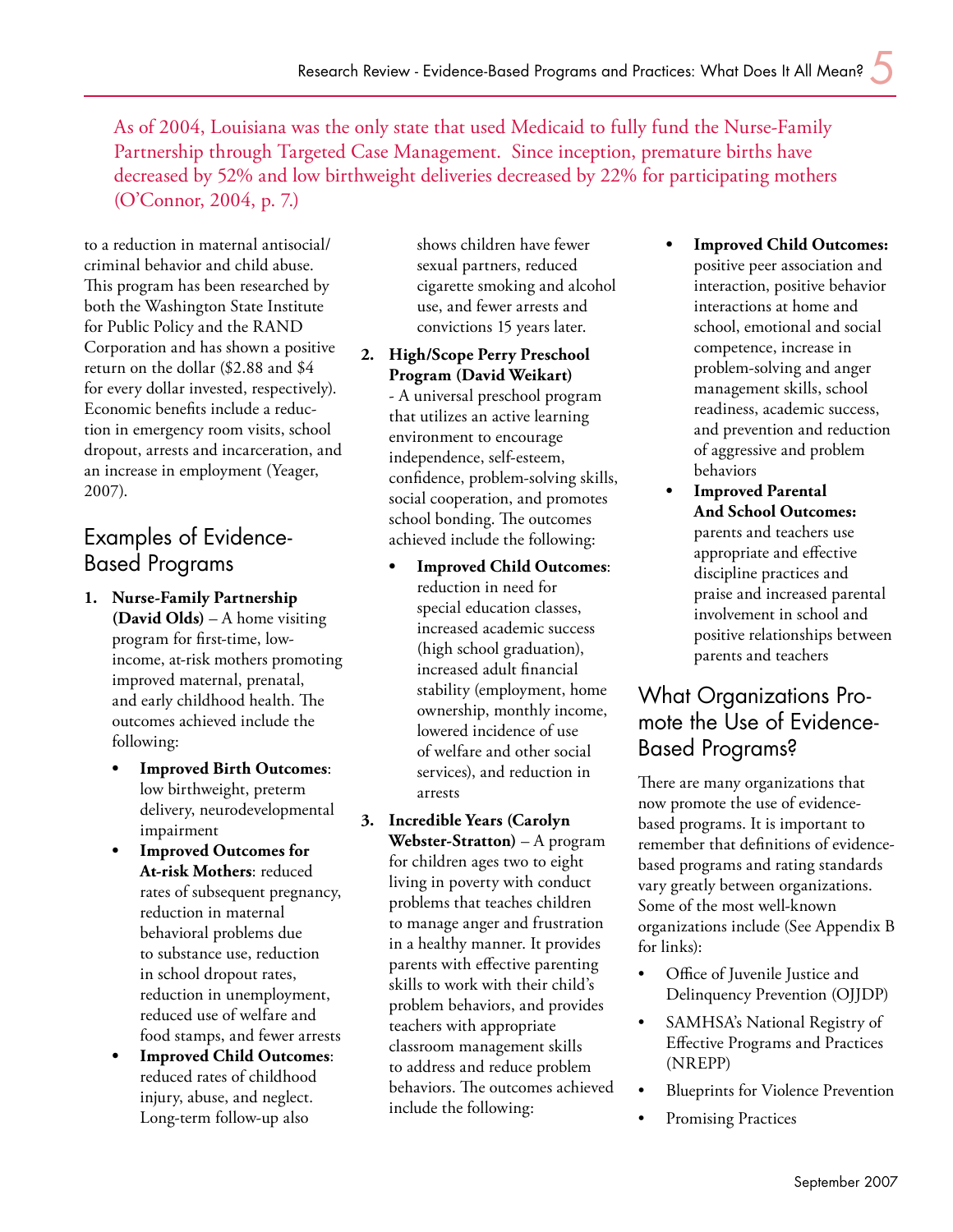- What Works Clearinghouse •
- Strengthening America's Families •
- Center for Mental Health Services (2000) •
- Center for Substance Abuse Prevention (CSAP) •
- Office of the Surgeon General •
- Child Welfare League of America •

#### Why Implement an Evidence-Based Program?

"To date, few of the programs identified as model or exemplary programs have been successfully implemented on a wide scale" (Elliott and Mihalic, 2004).

Despite decades of research on the causes and treatments of various problems within the social service arena, children and families still find themselves in crisis. Most approaches aimed at helping these families have shown only modest effect (August, et al., 2004, p. 2018). Thus, service providers have begun searching for programs with scientifically proven results. For example, SAMHSA reviewed more than 600 programs and only 11 programs were found to be effective. The National Registry of Evidence-based Programs and Practices, which examined programs in the substance use and mental health disciplines reviewed more than 1,100 programs and only found 150 that were viewed as model, effective, or promising programs. This is very telling and shows that most programs in the prevention field have either not been sufficiently researched to draw conclusions or have been and do not show positive effects.

#### Return on Investment

According to researchers, implementing evidence-based programs helps ensure that a program is based on a proven or tested theory of change. The results or client outcomes are directly related to the services received from the program. Second, evidence-based programming helps to ensure that agencies are spending resources on a proven program that works. We must be accountable to the families we serve, as well as to community stakeholders, funders, and taxpayers (Hyde, Falls, Morris, and Schoenwald, 2003). Third, funders want to invest in programs that have demonstrated outcomes, meaning a good return on investment. "In an era of increasingly tight fiscal budgets, public sector policymakers need more objective and impartial means of reviewing publicly funded programs to determine if the greatest value is being provided for the taxpayer's dollars. No longer can these policymakers assume that programs are effective simply because the program's supporters assert that they are effective" (Brown, 2005).

The 2003-05 Washington state operating budget required that the Washington State Institute for Public Policy (WSIPP) conduct research examining the benefits and costs of prevention and early intervention programs for children and youth. There were three main focus areas:

- 1. Identifying which programs produce a positive return on the dollar.
- 2. Developing criteria to ensure fidelity and quality of program implementation.
- Developing recommendations for state legislation encouraging local governments to invest in evidence-based programming and providing these governments reimbursements for implementing such programs (Pizzigati, Stuck, and Ness, 2002). 3.

What they found was that in fact, there are some programs that do produce positive effects and also generate more benefits than costs. Conversely, they also found that some programs were not good investments and were therefore an inefficient use of taxpayer money. According to Washington State Institute for Public Policy researchers, "the market for rigorously researched prevention and early intervention programs is young, but is evolving quickly. Most high-quality evaluations have been completed only in the last two decades, and many new rigorous studies will become available

# **Highlight**

As of December 2006 in Florida, 405 youth had completed the Redirection Program, a program that utilizes the evidence-based programs multi-systemic therapy and functional family therapy. This program achieves the same outcomes as residential delinquency programs and in fact, when examined closely, youth that graduated from the Broward and Escambia counties' sites achieved significantly better outcomes, including lower re-arrest rates. Also noteworthy, the program has cost \$3.1 million dollars so far in comparison to the \$8.9 million it would have cost if these 405 youth had been placed in residential care (Rhen, 2007).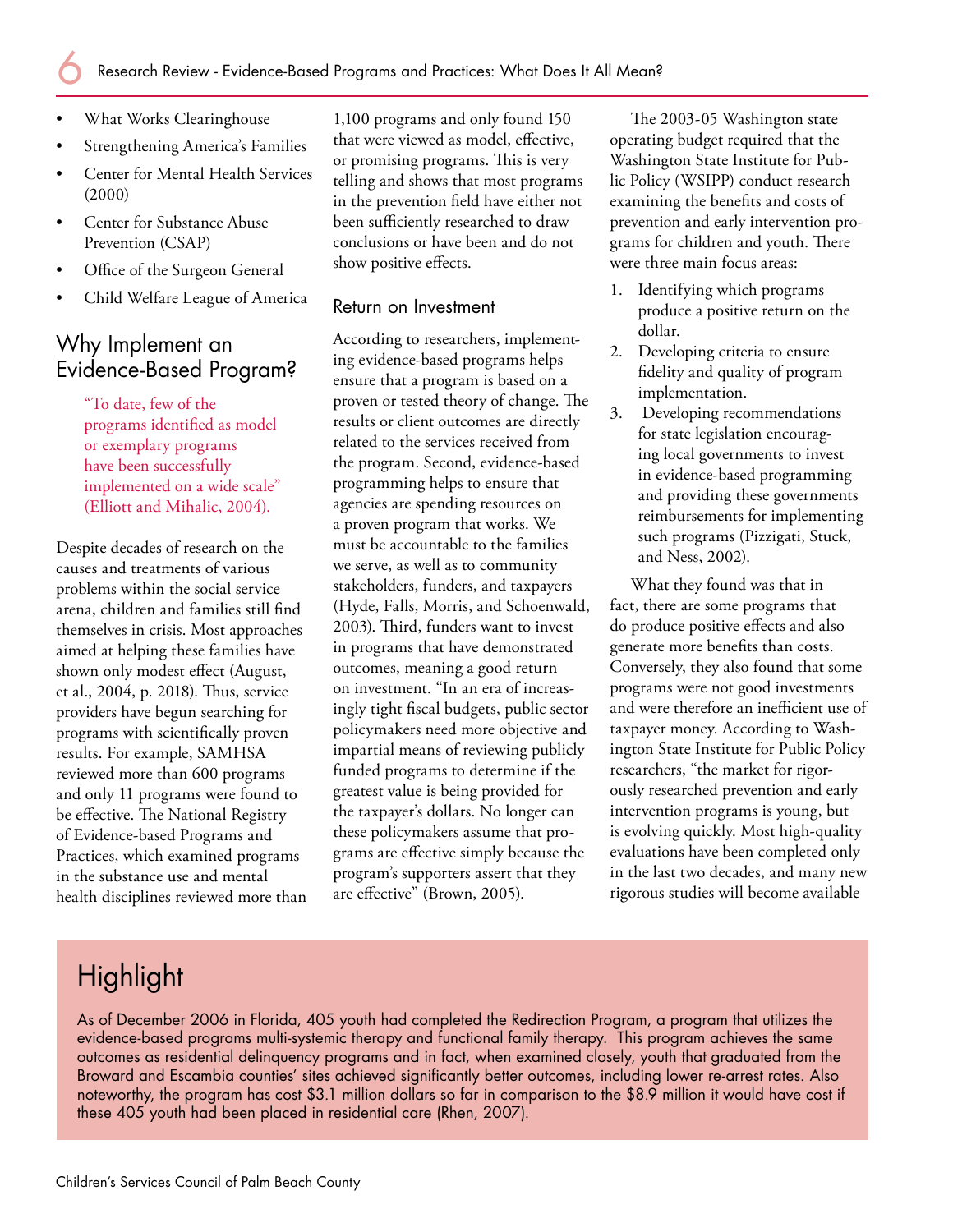"As Peter Greenwood states in his book, "Changing Lives," a culture of accountability is the only way to "keep everyone honest" because it "allows for fair comparisons between competing approaches and programs." In the absence of such a culture, Greenwood predicts the industry will be unable to avoid the "flavor of the month phenomenon, which conjures up new, supposedly promising programs on the strength of their novelty, rather than proven track record" (Rhen, Evidence-based Associates, p. 1).

in the years ahead" (Pizzigati, Stuck, and Ness, 2002).

 Local communities are being asked more than ever to invest in and implement proven programs. "In times of shrinking budgets and increasing federal and state deficits, policymakers and practitioners must make efficient use of prevention resources by opting for programs that have the greatest likelihood of producing positive effects" (Kyler, Bumbarger, and Greenberg, 2005). This means either implementing programs that have already been labeled evidence-based through a national process or proving that the programs they are running would be considered evidence-based if rated. These communities must prove that their programs work (i.e. that they are effective for the children and families they serve).

One of the major problems is that communities and small local agencies do not have the resources necessary to prove that their programs are effective because the type of studies that need

to be conducted, namely randomized control studies or experimental designs, are very expensive. For example, on average, a three- to five-year evaluation study can cost several million dollars to fully research effectiveness.

#### Accountability

*Implementing evidence-based programs assists agencies and organizations in moving towards accountability*. Why does everyone need to be accountable? The answer is simple: too often programs continue to run without ever showing that what they do works for the children and families they serve. A program may appear on the surface to work and logically should work, but when formally evaluated it may show no results or may in fact be harmful to the population it serves. Strangely enough, the government does not always support programs that have been shown to work. In fact, there is evidence that programs that do not work are being

supported and funded, such as DARE, boot camps, and Scared Straight.

#### Case Study: Scared Straight

The Scared Straight Program, while implemented across the nation, has actually been shown to cause a small increase in subsequent criminal activity by participating youth. However, the Governor of Illinois recently signed legislation that required schools in Chicago to implement this program even though it is known to have harmful effects (Dodge, 2006).

The fact remains that we spend billions of dollars on social programs that may have absolutely no effect on the problems they are trying to eradicate, and in some cases may be harmful to participants.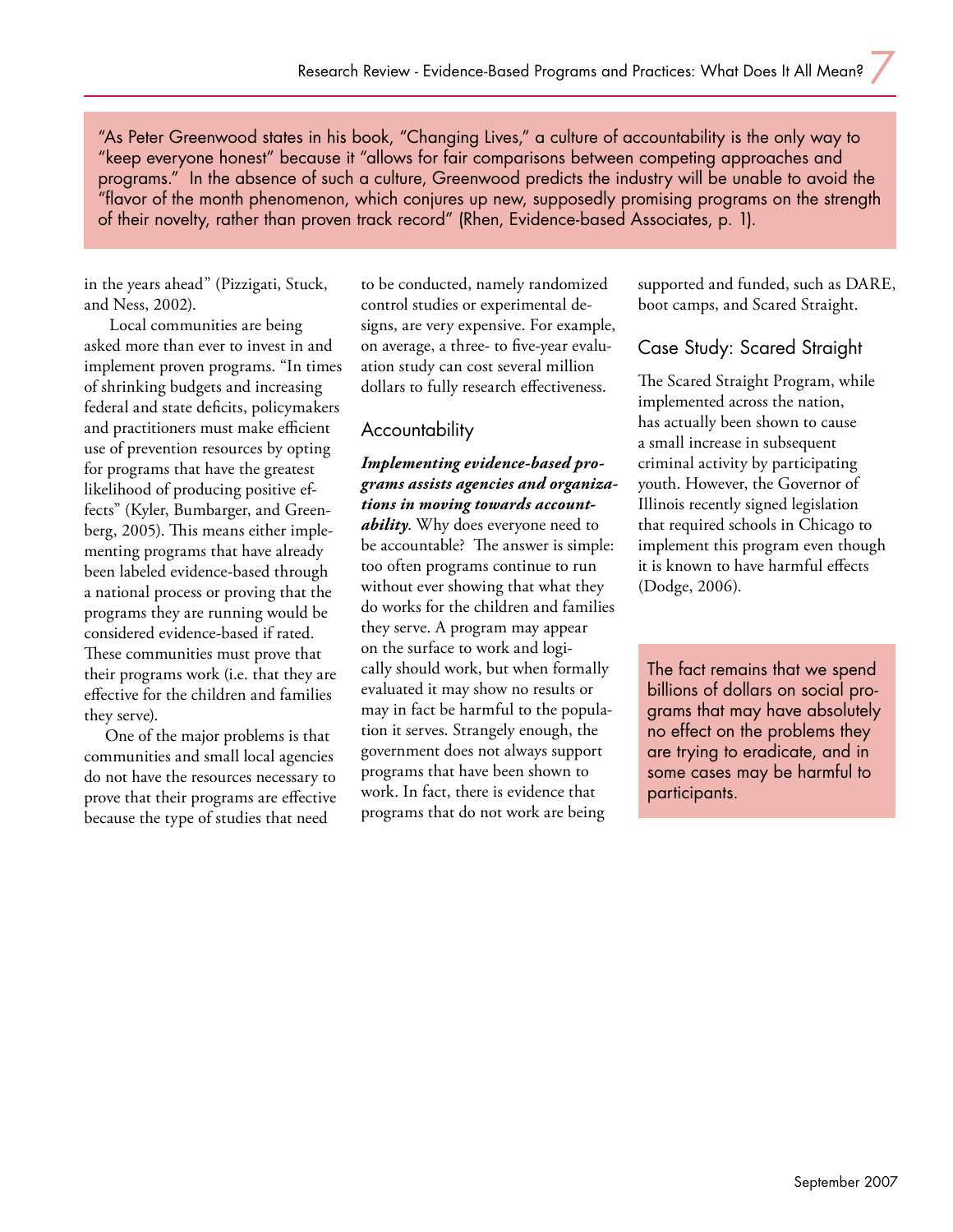

# Concerns Regarding Evidence-Based Programs

Although there appears to be widespread movement towards evidence-based programs and practices, there is some skepticism. As with any movement, there is sometimes opposition, which is critical for the success of the change movement and journey. Opposition and thoughtful critique help leaders think about the goals and objectives of social change in a thorough and responsive way. In addition, there are many concerns that are currently being addressed or hopefully will be considered in the future. Here are a few examples:

- Evidence-based programs do not take into account professional experience of practitioners. 1.
- Evidence-based programs and practices do not exist for all identified needs or for all target populations. 2.
- Researching programs in order to define them as evidence-based is very expensive. 3.
- Implementing evidence-based programs can be very expensive. 4.
- Providers may not have the capacity to implement an evidence-based program. 5.
- Providers may believe that adaptation is needed for program success. 6.

## What About Professional Expertise?

There has been growing concern from those working in the field that definitions of "evidence-based" do not take into account the personal and professional experience of those providing services to clients. At the same time, there is really no argument that not all programs work for all individuals or families. Because there has been concern regarding implementing programs as is, without taking into consideration the providers and their knowledge and expertise, many organizations have begun adopting definitions that emphasize a balance between research and practice.

For example, Buysse and Wesley from the FPG Child Development Institute at the University of North Carolina Chapel Hill define evidence-based practice as "a decision-making process that integrates the best available research evidence with family and professional wisdom and values." The American Psychological Association defines evidence-based practice as "the integration of the best available research with clinical expertise in the context of patient characteristics, culture, and preferences" (p. 5). The Institute of Medicine defines it as "the integration of the best research evidence with clinical expertise and patient values" (Levant, 2005, p. 5).

The issue that some researchers have with possibly changing a program/practice because of professional expertise and client need is that if there is a change in the client's behavior and the practitioner believes it was due to the program, the claim can not be substantiated without being scientifically studied. It could have been the result of maturation or because of additional assistance from family and friends (Leff, 2002). The concept is that after a program/practice is altered, it must be researched again for effectiveness.

## Needs and Target Population Concerns

The research on what works in prevention and early intervention is in its infancy. As can be gathered from a historical perspective, this area of study has only been in existence for the past 60 years and only recently has the social service prevention field begun to scientifically study programs and discuss the possibility of dissemination. In addition, this was done first for the juvenile justice, substance abuse and mental health areas. There has been very little done in the areas of primary prevention and early intervention, such as early care and education. Thus, some skeptics note that because there are few evidence-based programs to choose from it is unethical to refuse access to programs that are in effect. However, as asserted by Elliot (2007), would it not be unethical to provide a program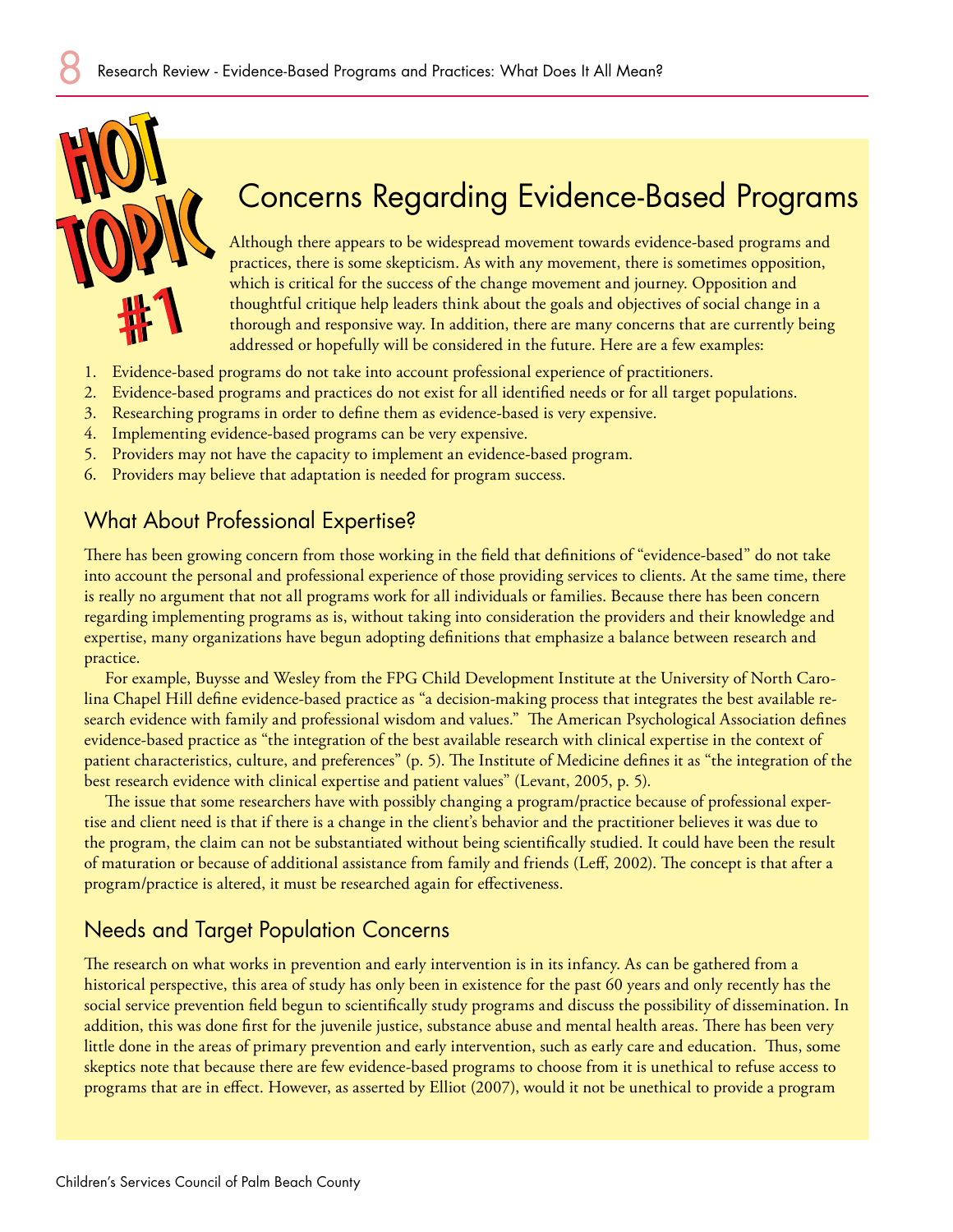to children that either does not work or may in fact be harmful? Thus, we have to be patient and remind ourselves that we are at the forefront of this movement and it is important to realize that what we are doing right now may in fact be effective. The only things to do now is research it and find out if we are really as effective as we think we are.

The positive effects resulting from these programs may not be visible for years, and the small size of many programs makes it unlikely that they alone could affect city- or county-wide risk factors . . . (Moore, 2007)

#### Research is Costly

There is not always the opportunity or resources needed to conduct a strong research design. Many studies of this magnitude are extremely expensive and time consuming due to the need to test for sustainability. Most evidencebased programs show that their outcomes are sustainable for at least one year after leaving the program. A program can show positive effects, but if there is not a permanent change to the recipient's attitudes, knowledge or behaviors after program participation has ended, then the effects are not sustainable and are, therefore, inadequate.

In medical care, "an average of about 17 years is required for new knowledge generated by randomized controlled trials to be incorporated into practice…" (Leff, Conley, and Hennessy, 2006). This is a perfect example of just how long it can take to prove that a program or service works and have it ready for dissemination and use by others in the field. Another example is the Nurse-Family Partnership home visiting model. Program developer David Olds researched his program for over 21 years before allowing it to be replicated and disseminated to the general public. He has also established a national site that assists with the implementation of his program so that effectiveness is ensured.

Because demonstrating effectiveness is such a lengthy process, there are some advocates favoring implementation of programs based on having a strong theoretical foundation, background research supporting the program model and its activities, and finally, clinical experience. There is a debate whether this type of support is enough to move forward with implementing or continuing to support a program based on these factors. It is believed that while some programs may have credible evidence for their support, in the end they still may not be effective when outcomes are measured using a strong research design. In practice, this decision must be made by the funding organization. It is also critically important to understand that changes and effects may not be seen for years, and while very expensive, in the long run the costs of researching programs and finding what works and what does not will pay for itself in the positive effects it produces for the children and family it serves. In fact, many evidencebased programs have demonstrated effects decades later for the participants and have even shown positive impacts for the children of those that participated.

#### Implementation: A Key to Success

"Although we have taken giant strides forward in determining "what works" and promoting the use of science-based programs, we have lagged behind in building the internal capacity of designers to deliver their programs. To move forward with a national prevention initiative, this gap must be addressed by funders and policymakers" (Elliott and Mihalic, 2004).

There has been some discussion and concern that the primary focus of evidence-based programs has been on researching what types of programs are researched-based and much less attention given to whether or not there is capacity to implement them. Implementation occurs in stages and there can be problems at any one of them. For example, according to Fixsen et al. (2005), there is what is termed "paper implementation," which is when a program completes the recorded theory of change for the new program, the second stage is "process implementation," also called the expressed or active theory of change and involves such components as training.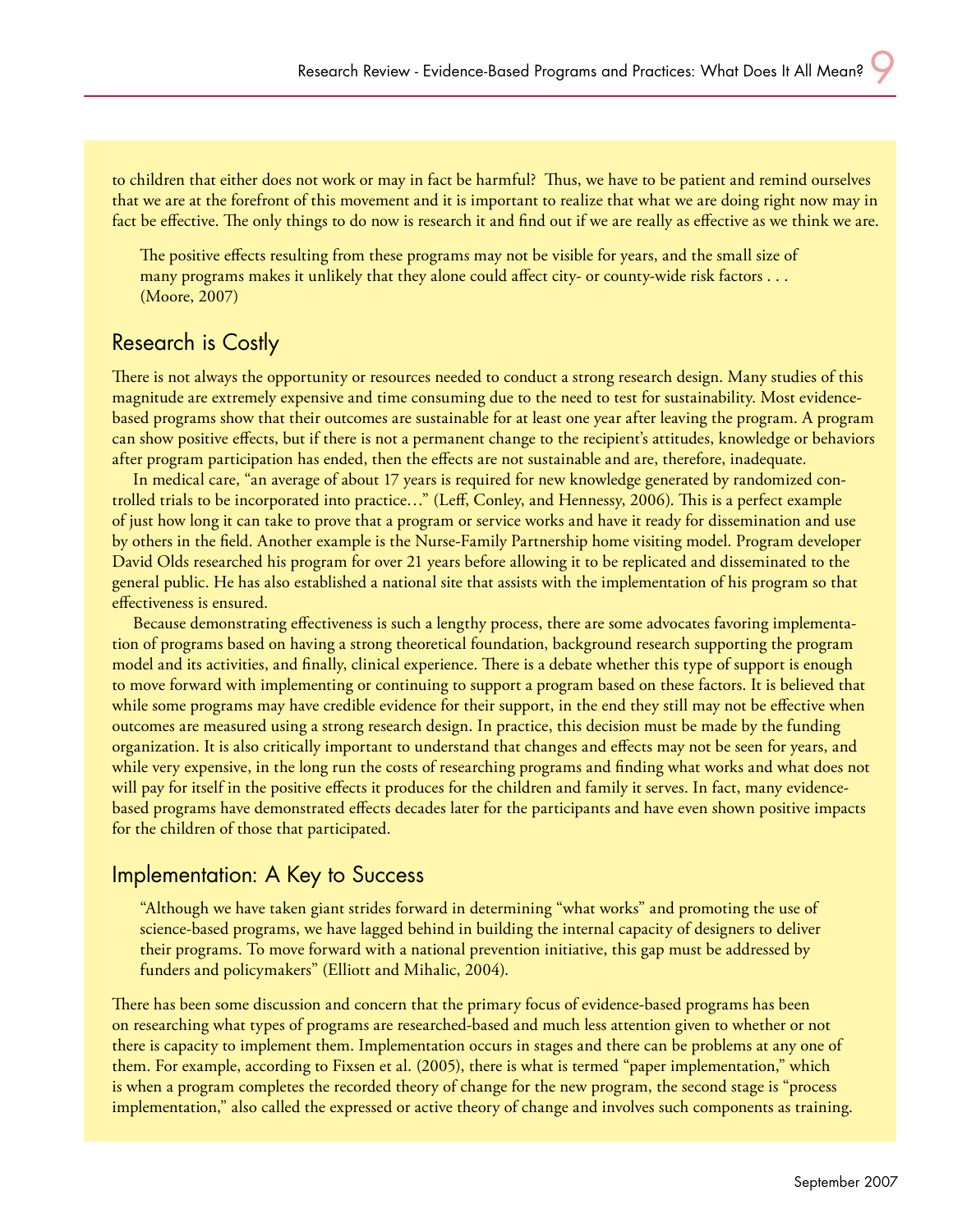The last phase is called "performance implementation" and is known as the integrated theory of change and involves actually carrying out the program leading to outcomes for clients (p. 6).

According to Elliott and Mihalic (2004) when it comes to replicating evidence-based programs, most failures are the result of inadequate site preparation and/or capacity. They are simply not ready for the complexity of implementing such a program. Actually, it can take upwards of six to nine months to get a site ready for implementation (Elliott and Mihalic, 2004). One reason is that when an agency decides to implement an evidence-based program, there is almost always the need for some organizational change (Fixsen et al., 2005, p. 64). Fixsen and colleagues (2005, pp. 64-65) report that there are specific factors that are critical to such organizational change, including

- commitment of ongoing resources and support for providing time and scheduling for coaching, participatory planning, exercise of leadership, evolution of teamwork; •
- commitment of leadership to the implementation process; •
- involvement of stakeholders in planning and selection of programs to implement; •
- creation of an implementation taskforce made up of consumers, stakeholders; •
- suggestions for "unfreezing" current organizational practices; •
- resources for extra costs, effort, equipment, manuals, materials, recruiting, access to expertise, re-training for new organizational roles; •
- alignment of organizational structures to integrate staff selection, training, performance evaluation, and ongoing training; •
- alignment of organizational structures to achieve horizontal and vertical integration; and •

#### **"To be effective, any design process must intentionally be, from the beginning, a redesign process"** (Felner, et al., 2001, p. 189).

While disseminating information about evidence-based programs is useful, if there is no capacity to put the program into practice, then the likelihood of achieving positive outcomes becomes quite limited. As Chinman and colleagues (2005) argue, there are many points where the prevention process can falter, each increasing the possibility of poor outcomes. According to them, some of the most critical factors and steps that need to be addressed are as follows:

- Complexity of prevention programming Conducting needs assessments; setting goals and objectives; choosing appropriate programming that fits the local context given current resources; planning, implementing, evaluating, and sustaining programs. •
- System-level factors Differences in theoretical orientations of researchers and practitioners; differences in training; lack of coordination between agencies and systems of care; lack of community readiness either to adopt programs or implement them with fidelity. •
- Resources Lack of needed resources to implement or sustain programming including both financial and technical. •
- Adaptation Issues concerning adapting programs to fit community characteristics developers may not take into consideration dissemination issues and implementers may not consider issues such as generalizability and fidelity concerns. •

# Going to Scale and Fidelity

There continues to be questions about whether many of these programs can be brought to scale, meaning replicated with fidelity, given real-life circumstances. Moving a program to a community setting from a research setting is not just a change in location. For example, according to August et al. (2004) there are (1) Client factors, (2) Practitioner factors, (3) Intervention Structure factors, and (4) Organizational culture/climate factors that can impact implementation success.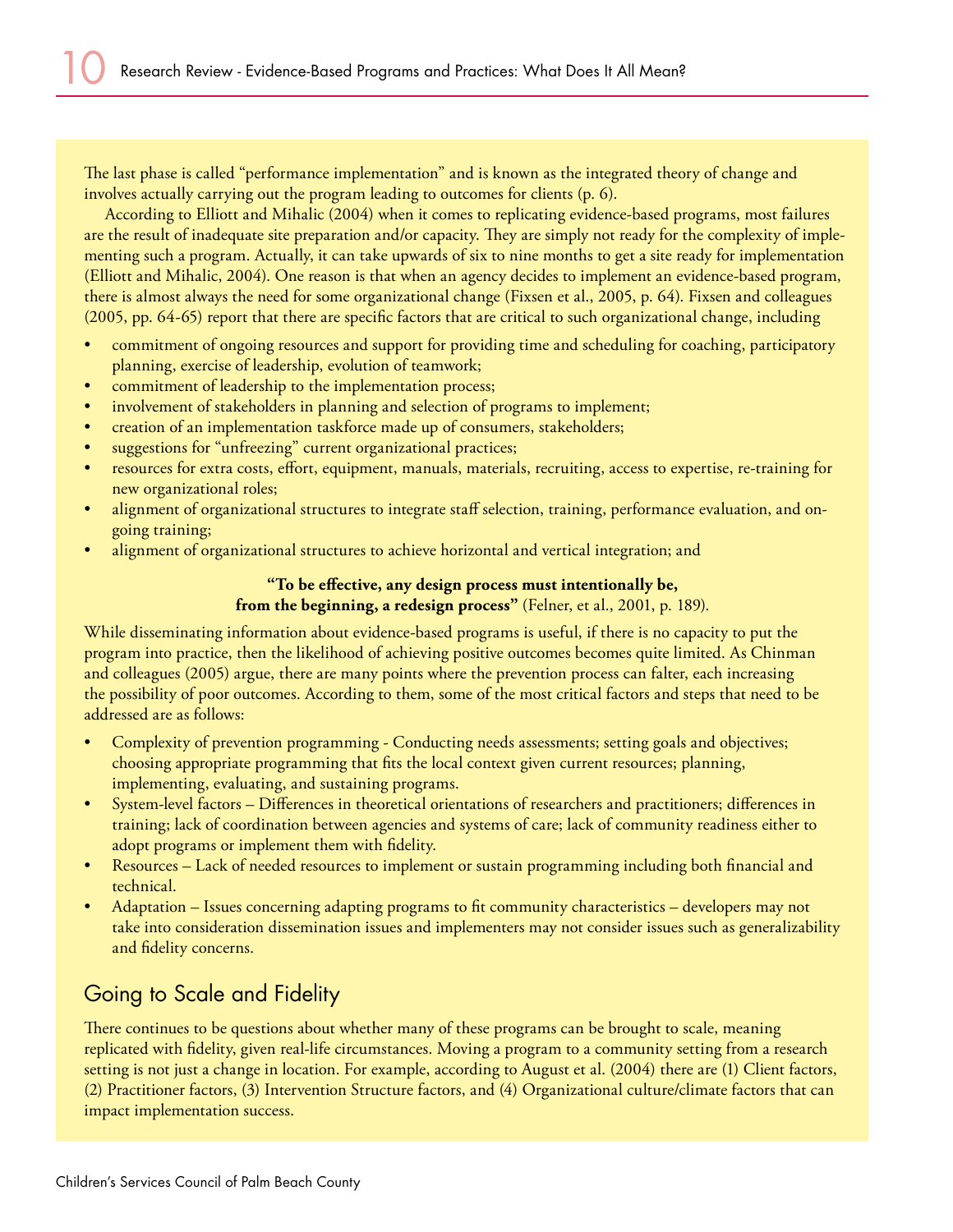- **Client Factors** In real life settings, clients/patients can not be chosen in the same rigorous manner as is typical in research studies where these programs were tested. Other client factors include things like cost of the program and logistic issues, such as transportation. These are not usually problems when researching these programs in a controlled setting. **•**
- **Practitioner Factors** There will probably be a high degree of variation in the education, practice orientations, and qualifications of those individuals delivering the program. These practitioners will have backgrounds that are much different than those that provided the program to recipients in the research study. Most practitioners do not have experience delivering an evidence-based program. Individuals that are part of research projects are also very committed to the program model, implementing it with fidelity, and often have high job satisfaction. **•**
- **Intervention Structure factors** In a research study, scientists have complete control over the program implementation. It is implemented according to a scripted manual and there is strict supervision. These structures are quite different, and there will probably be less support, in real-life settings. **•**
- **Organizational Culture/climate Factors** Once a program moves out of the controlled setting, the organization or agency that decides to implement the program will have its own leadership with its own attitudes and management style, issues with financial and human resources, and organizational stress. **•**

#### Possible Solutions to Implementation Concerns

August (2004) reports that there are in fact some important things an agency can do to help with implementing a program successfully. These points include making sure that there are collaborative relationships with program developers and other agencies and stakeholders. Each partner must feel ownership of the program to ensure accountability. The host organization and its staff must have a high degree of readiness and motivation for implementation. To measure this there are readiness tools, such as the Organizational Readiness to Change Scale and the Evidence-based Practice Attitude Scale for staff. There must also be open communication among all parties. Implementers must have staffs with sufficient education, who are given appropriate training and supervision. Personality of staff and theoretical orientation must also be examined. There must be cultural awareness and how it can influence outcomes. Particular attention must be given to recruitment and retention of participants. The implementing organization must also consider potential problems and begin exploring ways to solve future crises.

Elliott and Mihalic (2004) have various training recommendations from past research on replication of evidencebased programs, which include the following:

- Use interactive training methods (e.g. videos, role playing). •
- Be firm in explaining the formal eligibility requirements for program staff (e.g. required skills, formal training, and education). •
- Hire entire staff before training. •
- Introduce the program to the staff before beginning training. •
- Encourage administration to attend training. •
- Expect staff turnover and begin planning and budgeting for it. •
- Be ready to begin implementation right after training ends. •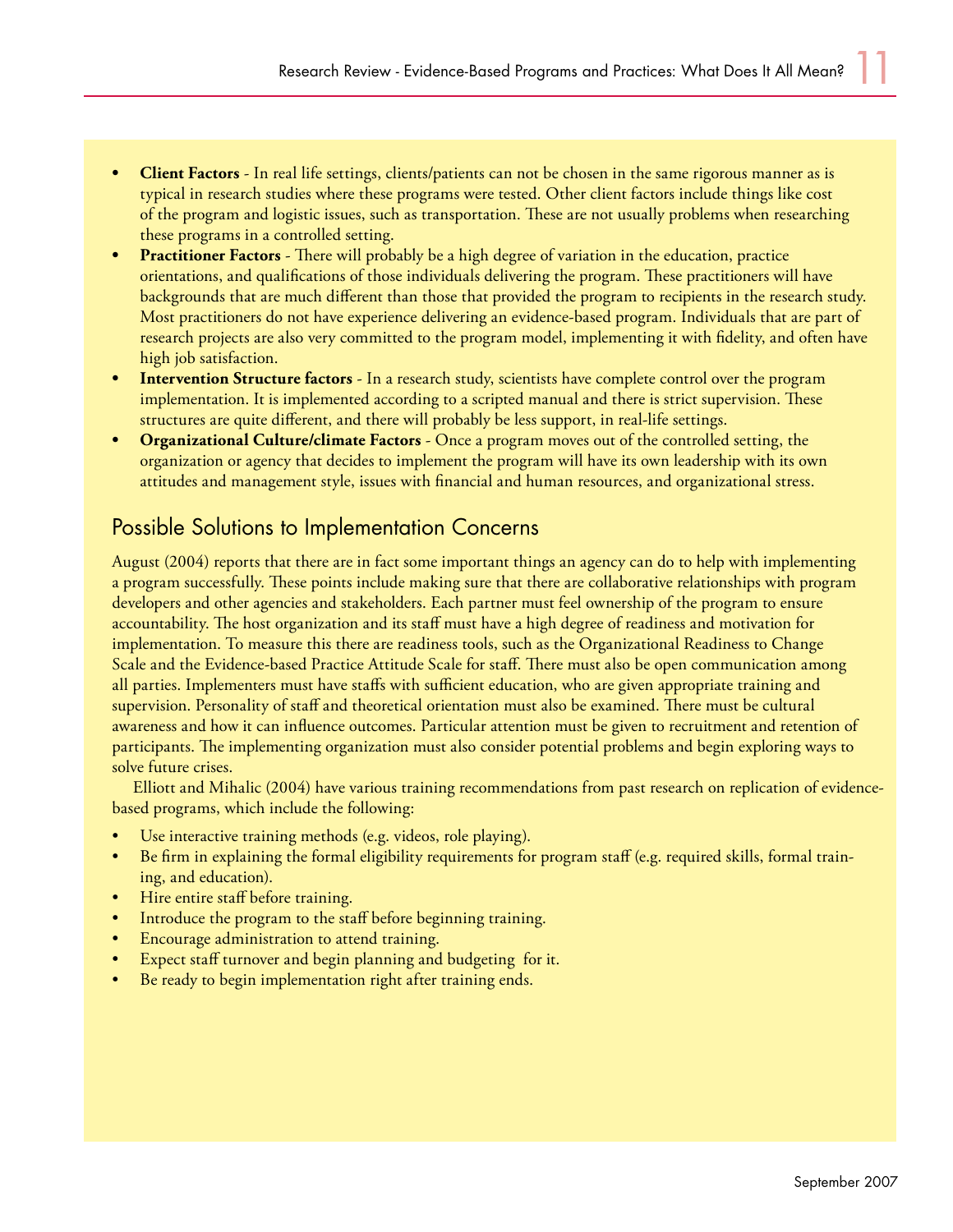

# Fidelity versus Adaptation

"…the critical question may not be will this program fit in this local context, but how does this context have to change for us to successfully implement this program here?" (Elliott and Mihalic (2004) quoting Lisbeth Schorr)

Fidelity is defined as the degree to which program implementers provide services or a program as designed by the developer. It is usually measured by adherence to the program, dosage, quality of delivery, and participant's acceptance of the program (Rohrbach, Grana,

Sussman, Valente, 2006, p. 308). Adaptation or changing the program design is usually done because it makes the program more acceptable to the local environment. For example, Rohrback et al. (2006) has reported that many times school programs are adapted and components are eliminated to make them more feasible. The Life Skills Training Program is often adapted by the teachers implementing it by adding a scare tactic component. This approach has been shown to have no effect and may in fact be harmful. Other typical adaptations include eliminating training components and changing dosage (Elliott and Mihalic, 2004).

Implementers will sometimes jeopardize fidelity for sustainability of the program. The problem is that the effects may be sustainable, but no longer effective. Many assumptions are made regarding implementing evidence-based programs, namely that in order to get local buy-in, the program must be changed, such as decreasing the intensity. Elliott and Mihalic (2004) report that there is really little research that supports the need to adapt programs, but acknowledge that language and cultural adaptations may be the exceptions (p. 51). However, they also state that every program does not need separate treatments for different sexes or racial/ethnic groups, especially when the program is geared towards children and adolescent populations. There is a question though about whether a program that works well for rural teen mothers would work with inner-city teens. The program may or may not be able to be generalized to this different population and would need to be further evaluated.

Does changing or adapting the original design of an evidence-based program mean that it will not be as effective? Not necessarily, the adaptation may be as effective, more effective, or not effective at all. The problem with adaptation is that, in many cases, we just do not know if it will be as effective as the original program because it has not been experimentally evaluated.

Some adaptations have been evaluated. For example, there was an adaptation to the Nurse-Family Partnership program using paraprofessionals to complete the home visits instead of nurses. What researchers found was that the program was not as effective in reaching its outcomes. Further analysis revealed that nurses completed more visits than paraprofessionals and spent more time focusing on personal health during pregnancy and on parenting an infant. Paraprofessionals visited for longer time periods than nurses and spent more time on environmental concerns (safety of the environment, including living conditions and domestic violence issues and the ability to provide adequate food, clothing, and shelter). Paraprofessionals experienced greater staff turnover. These differences in implementation caused the program adaptation to fail to achieve positive outcomes for participants (Korfmacher, O'Brien, Hiatt, and Olds, 1999; Hiatt, Sampson, and Baird, 1997).

If a program is implemented as designed with the intended population, the need for an outcome evaluation is eliminated and the evaluation becomes focused on process and program-design adherence. According to many advocates of evidence-based programs, strict fidelity is essential to program effectiveness. On the other hand, there is some research that shows that "sensitivity and flexibility in administering therapeutic interventions produces better outcomes than rigid application of manuals or principals (Levant, 2005, p. 14).

Evidence-based program developers do not necessarily disagree with this belief or this research. That is why there has been some discussion regarding moving towards researching what the core components or critical ele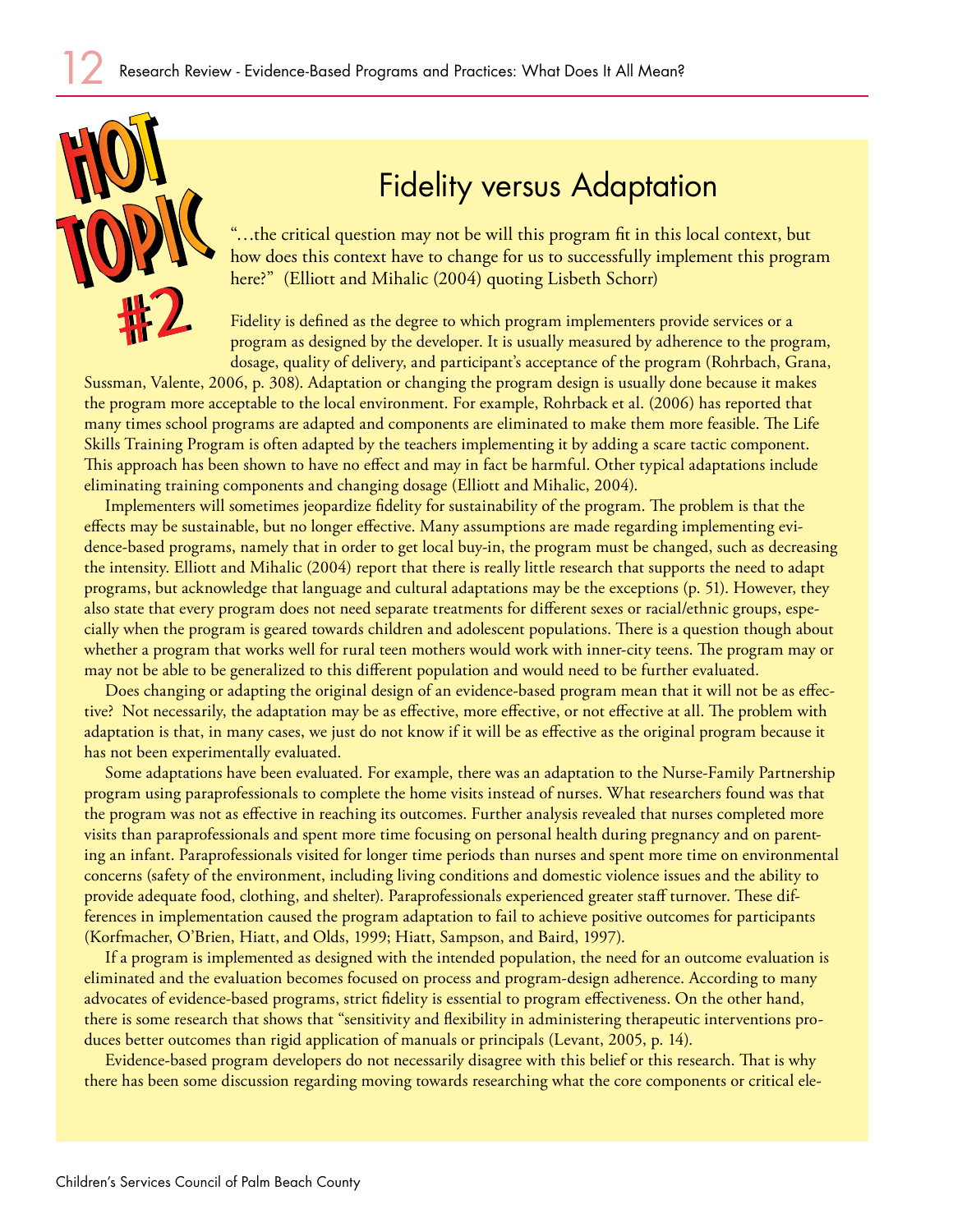ments are to any intervention. The federal government is supporting current research in this area. Core components are defined as the "essential and indispensable" elements of a program or practice needed in order to reach outcomes (Fixsen, 2005, p. 24). The goal is to highlight these and then be able to do some adaptation without decreasing effectiveness. Replication of programs will need to occur before these core components can be established. Furthermore, there is also some agreement that if at all possible, a program should first be implemented with fidelity before adaptation begins and research shows that when this occurs, adaptations are more successful (Fixsen, 2005).

While it is in its infancy, some research is examining generalizability and transportability of evidence-based programs into community settings. It is important that if you are contemplating adapting a program from its original format that (1) you contact the program developer and ask about the core components. The developer may have an understanding of how important an omission may be to the outcomes, and (2) you understand the theoretical foundation that the program is premised on so that you can preserve it when making changes (Chinman, Imm, Wanderman, 2004, p. 47).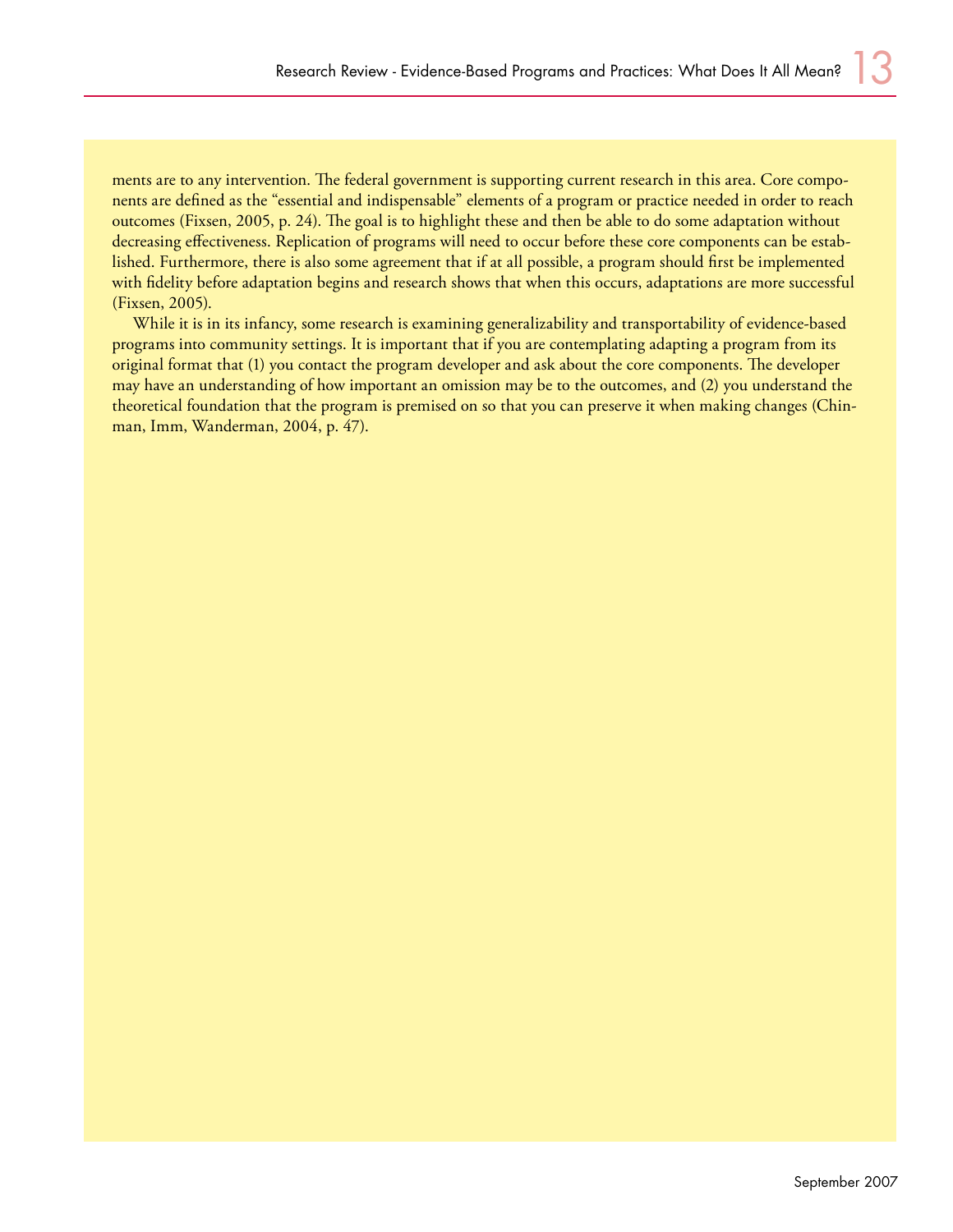#### References

August, G.J, Winters, K.C., Realmuto, G.M., Tarter, R., Perry, C., and Hektner, J.M. (2004). Moving Evidence-Based Drug Abuse Prevention Programs From Basic Science to Practice: "Bridging the Efficacy-Effectiveness Interface." *Substance Use and Misuse.* 39(10-12): pp. 2017-2053.

Brown, A. (July 2005). Determining What Works (and What Doesn't) in the Public Sector. *Public Management*. Civic Renewal and Community Building.

Buysse, V. and Wesley, P. W. (September 2006). *Evidence-Based Practice Empowers Early Childhood Professionals and Families*. FPG Child Development Institute at The University of North Carolina at Chapel Hill. FPG Snapshot #33.

Centre for Evidence-based Medicine. (2004). Glossary of EBM Terms. University Health Network. <www.cebm .utoronto.ca/glossary/index.htm>.

Chinman, M., Hannah, G., Wandersman, A., Ebener, P., Hunter, S.B., Imm, P. and Sheldon, J. (June 2005). Developing a Community Science Research Agenda for Building Community Capacity for Effective Preventive Interventions. *American Journal of Community Psychology*. 35(3/4): pp. 143-157.

Chinman, M., Imm, P., and Wanderman, A. (2004). *Getting To Outcomes 2004: Promoting Accountability Through Methods and Tools for Planning, Implementation, and Evaluation*. Chapter Three- Question #3: Which Evidence-Based Programs Can Be Used to Reach Your Goal? (Best Practice). Rand Corporation. <http://www.rand.org/pubs /technical\_reports/TR101/>

Crane, J. and Barg, M. (April 2003). D*o Early Childhood Programs Really Work?* Coalition for Evidence-Based Policy.

Dodge, K. (2006). Professionalizing the Practice of Public Policy in Prevention of Violence. *Journal of Abnormal Child Psychology*. 34: pp. 475-479.

Elliott, D.S. and Mihalic, S. (March 2004). Issues in Dissemination and Replicating Effective Prevention Programs. *Prevention Science*. 5(1): pp. 47-53.

Elliott, D.S. (2007). Personal Communication via the Senior Executive Policy Institute.

Felner, R. D., Favazza, A., Shim, M., Brand, S., Gu, K., & Noonan, N. (2001). Whole school improvement and restructuring as prevention and promotion – Lessons from STEP and the project on high performance learning communities. *Journal of School Psychology*, 39(2), pp. 177-202.

Fixsen, D. L., Naoom, S. F., Blase, K. A., Friedman, R. M. & Wallace, F. (2005). *Implementation Research: A Synthesis of the Literature*. Tampa, FL: University of South Florida, Louis de la Parte Florida Mental Health Institute, The National Implementation Research Network (FMHI Publication #231).

Hiatt, S.W., Sampson, D., and Baird, D. (1997). Paraprofessional Home Visitation: Conceptual and Pragmatic Considerations. *Journal of Community Psychology*. 25(1): pp. 77-93.

Hyde, P.S., Falls, K., Morris, J.A., and Schoenwald, S.K. (Fall 2003). *Turning Knowledge into Practice: A Manual for Behavioral Health Administrators and Practitioners about Understanding and Implementing Evidence-Based Practices*. The American College of Mental Health Administration.

Karoly, L.A., Kilburn, M.R., and Cannon, J.S. (2005). *Early Childhood Interventions: Proven Results, Future Promise*. Rand Corporation. <www.rand.org>.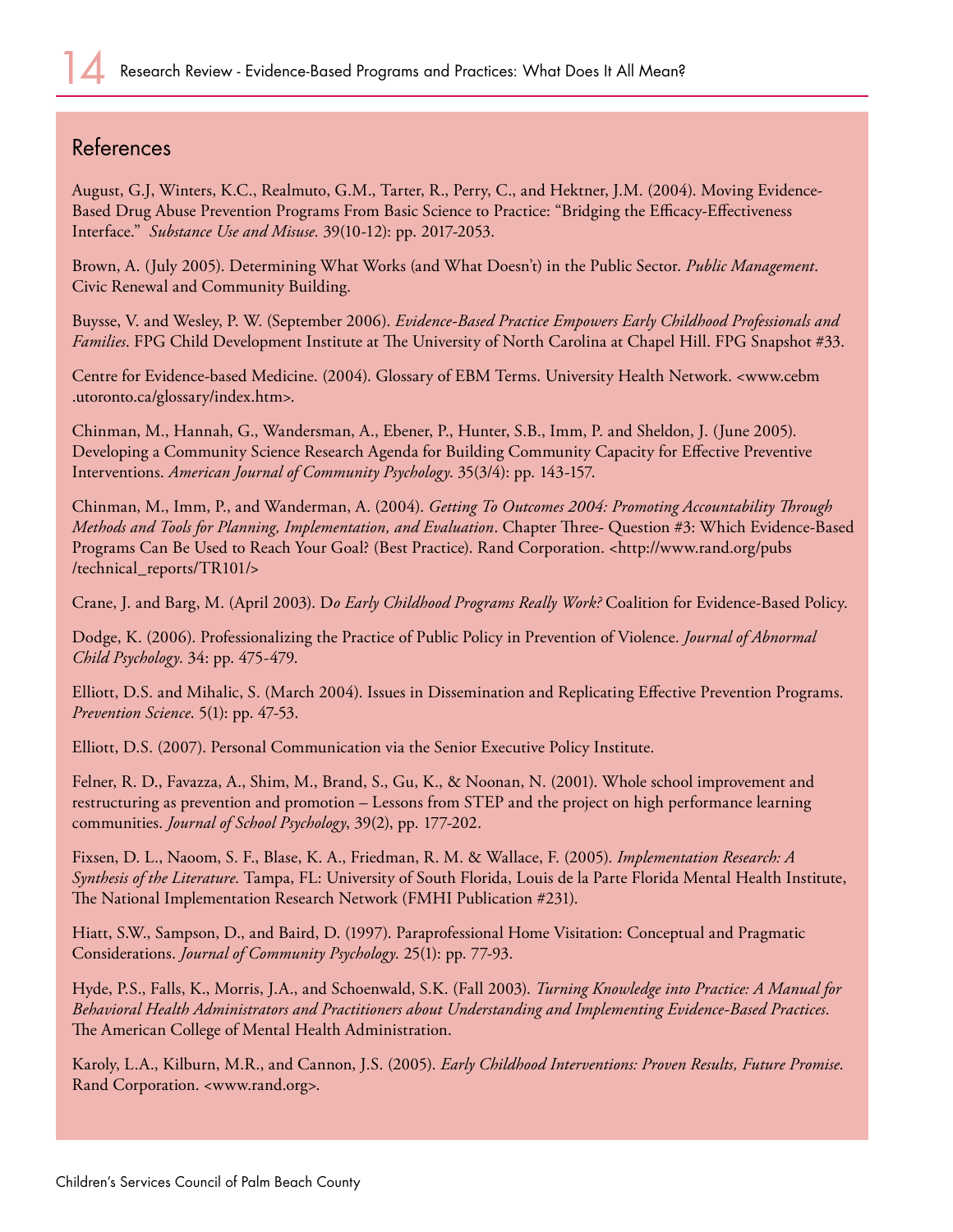# Frequently Asked Questions

*(written by EBP committee)*

#### **What is an evidence-based program?**

An evidence-based program is comprised of a set of coordinated services/activities that demonstrate effectiveness based on research. Criteria for rating as such depend upon organization or agency doing the rankings. EBPs may incorporate a number of evidence-based practices in the delivery of services.

#### **Why are evidence-based programs important?**

Implementing evidence-based programs is important to ensure that resources are spent on programs that have a high probability of achieving desired, long-term outcomes and that incorporate principles of effective programming that bring about positive results. The advantage to both funders and providers is that EBPs eliminate the costly and time-consuming efforts of exploring and experimenting with new methods, strategies and technologies. They provide the best return on investment.

#### **Who makes the distinction whether something is evidence-based?**

There are many organizations that now have procedures for rating programs in order to designate them as evidence-based. CSC will also be creating criteria in which to determine which programs are evidence-based and what is needed to move a program towards becoming evidence-based.

#### **Why is CSC interested in EBP? Why now?**

CSC's top priority has always been to see that the children and families served by its funded programs achieve the best possible outcomes. We have also, since our inception demanded the highest level of accountability – of ourselves and those we fund – to provide the highest return on investment for our county's taxpayers and stakeholders. As this report details, the development of evidence-based programming in social services is a relatively new one, but one that vastly reduces hit or miss outcomes and results. This continuous improvement mindset is part of CSC's leadership philosophy, core values, and behaviors. Now that CSC is at a place where it can provide a supportive infrastructure (e.g. training) for EBP development, we will move forward to assist programs/agencies with this advanced level of work.

#### **How do we know the movement towards EBP is not just another fad?**

As grants change, tax dollars dwindle, and boards require higher standards for the accountability of provided resources, social service programs much adapt by better measuring program success and evidence-based outcomes. This expectation to provide evidence-based outcomes is happening nationally across many states. As a result, EBP is not being viewed as another "fad," but rather it is an understandable expectation by funders and boards to ensure accountability of provided resources and to produce outcomes/results that truly make a difference for the clients being served.

#### **I thought we were doing that already, what is different now?**

Historically, CSC has funded a few, select programs that are considered evidence-based (e.g. HIPPY). While CSC has required agencies and programs to provide data in the past, and will continue to do so in the future, this does not necessarily mean that these programs are evidence-based. The term "evidence-based" refers to programs that have theoretical underpinnings, have met specific criteria, and have been proven to be effective. It is CSC's goal to help its currently funded agencies and programs move toward becoming evidence-based. This can be a long and laborious process; however, prior work (i.e., data collection, development of logic models and theories of change) has actually helped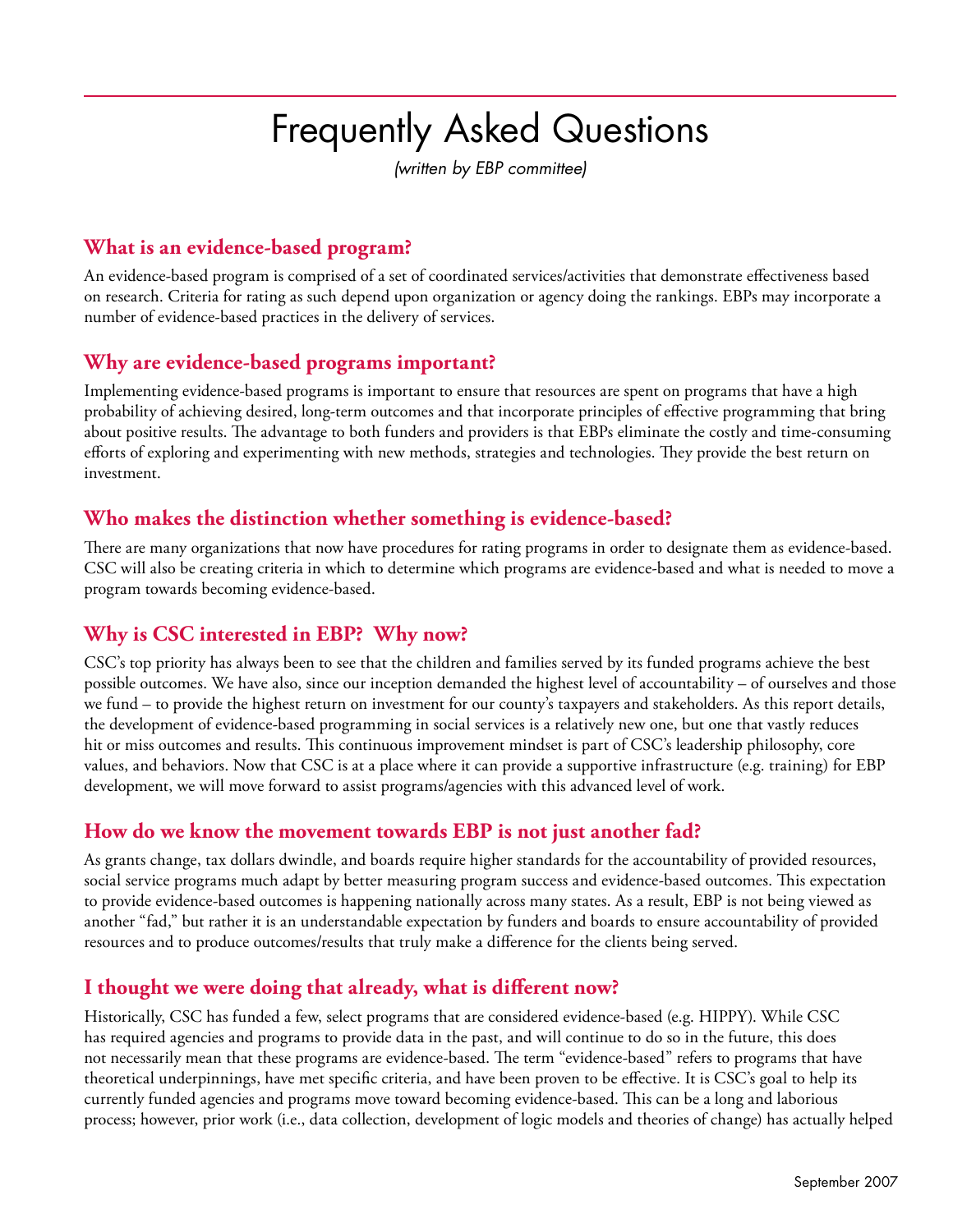move programs forward in this direction. Such prior work also allows programs to work toward continuous quality improvement, ensuring accountability and provision of the best services possible for our families.

#### **How can we learn about evidence-based programs? And how is CSC going to help us become evidence-based?**

There are a number of resources available to educate individuals about evidence-based programs, including the various organizations that define and rate programs using specific criteria. Links to these organizations can be found in Appendix B of this document. The reference section of this document also provides many sources of information. CSC will be hosting training on evidence-based programs beginning in September 2007 as part of a mini-series dedicated to the topic of effectiveness. There is also a CSC Professional Development Committee working on preparing professional development opportunities to prepare staff to build their knowledge, skills and abilities necessary to work within an evidence-based program environment. CSC will make available resources for professional development, monitoring and technical support.

#### **Are we "ready" for evidence-based practices?**

We won't know unless we try. We must follow logical steps during the planning and design stages – do a substantial amount of research about our own population and the programs and services deemed evidence-based that may lead to the outcomes we are seeking and determine if we can match the two.

#### **How long does it take to become evidence based?**

While there is no specific time table in becoming evidence-based, key elements must be in place before evaluating success. This process can take extend over several years. Every area and program is different and some take longer to determine whether they are successful. Much also depends on the results sought. Lastly, considering that a program must have completed randomized control trials and have shown positive outcomes which have lasting client effects, the process is long and can be costly.

#### **What measures can we take to move ourselves towards evidence-based programming?**

It starts with a solid foundation. To begin with, you must ensure that your agency is clear on its mission and goals and that the program staff is committed to the goal(s), outcomes and procedures required by the funding agency. Programs can begin by developing a sound theory of change stating what they believe will effect change for the clients; develop a logic model (a road map as to how they plan to achieve their outcomes); provide data that is submitted on time and is clean and easily manipulated for evaluation; and implement their existing program with fidelity. Programs should be fully aware of what is in their PIE (Program Implementation and Evaluation) and assuring that they are adhering to it. A program that wishes to move towards becoming evidence-based should be collecting data for their program and be able to understand how to implement change based on findings from the data.

All members of the agency's staff involved in the program must take advantage of ongoing professional development and periodic performance assessment. Finally, evidence-based programs not only assess themselves regularly for continuous quality improvement, but seek ongoing feedback from clients regarding satisfaction.

#### **Will we be de-funded if we are not evidence-based?**

As we will continue to emphasize, we are all in the business of improving outcomes for our children and families. CSC has and will continue to make data-driven decisions – on services and programs needed, outcomes sought and who is most capable of providing those services and achieving those outcomes. The road toward becoming evidence based only heightens the importance of clean, accurate, complete data for you, as well as for CSC to be able to see what's working and what's not and make mid-course corrections.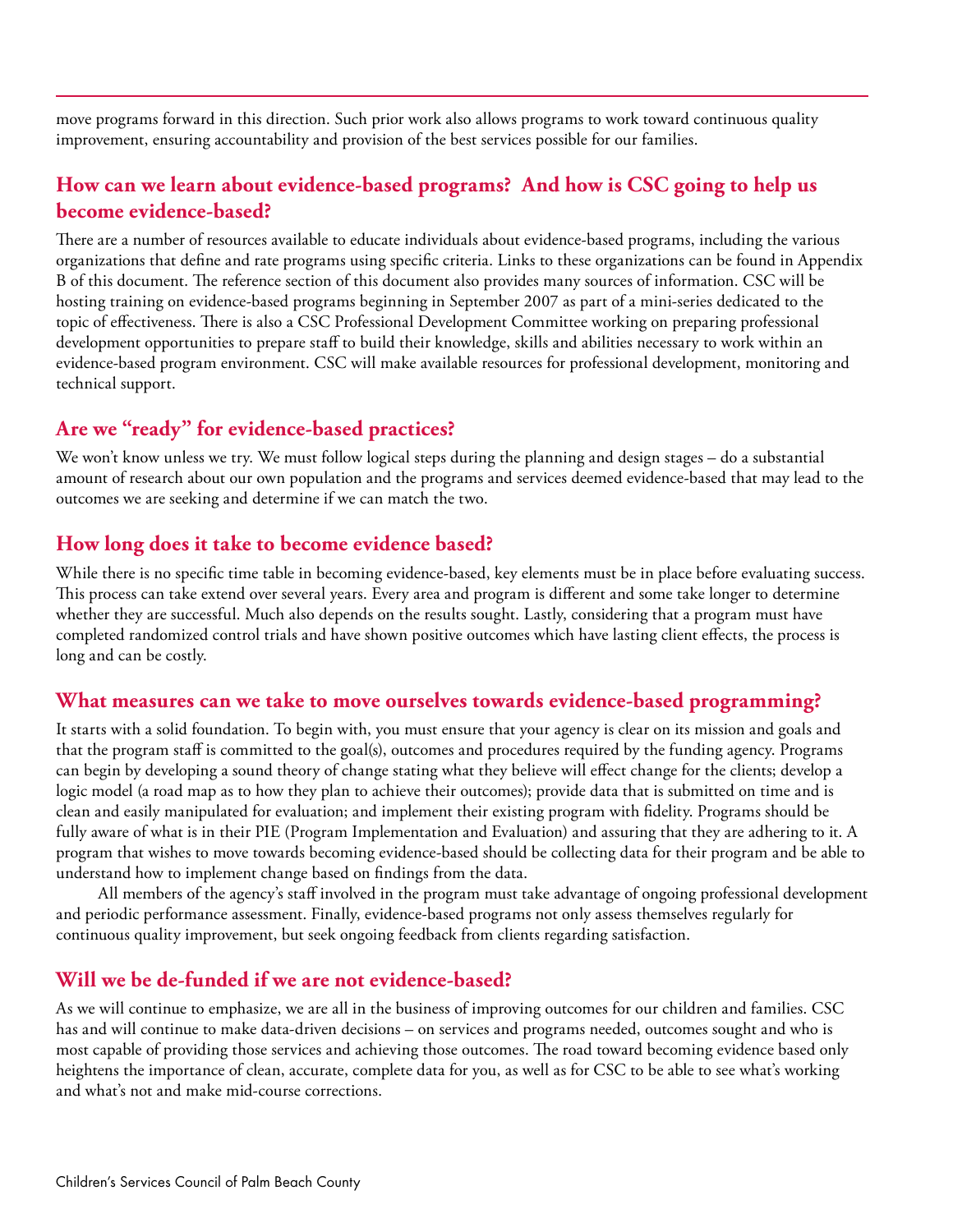Korfmacher, J., O'Brien, R., Hiatt, S. and Olds, D. (1999). Differences in Program Implemenattion Between Nurses and Paraprofessionals Providing Home Visits During Pregnancy and Infancy: A Randomized Trial. *American Journal of Public Health*. 89(12): pp. 1847-1851.

Kyler, S.J., Bumbarger, B.K., and Greenberg, M.T. (April 2005). *Technical Assistance Fact Sheets: Evidence-Based Programs*. Pennsylvania State University Prevention Research Center for the Promotion of Human Development.

Leff, H. S. (2002). Section V: Insurance for Mental Health Care: Chapter 17. *A Brief History of Evidence-Based Practice and a Vision for the Future*. SAMHSA's National Mental Health Information Center. <http://mentalhealth .samhsa.gov/publications/allpubs/SMA04-3938/Chapter17.asp>.

Leff, S., Conley, J., Hennessy, K. (Summer, 2006). Marketing behavioral Health: Implications of Evidence Assessments for Behavioral Health Care in the United States. *International Journal of Mental Health*. 35(2): pp. 6-20.

Levant, R.F. (2005, July 1). Report of the 2005 Presidential Task Force on Evidence-Based Practice. *American Psychological Association*.

U.S. Department of Education (2003). *Proven Methods: Questions and Answers on No Child Left Behind* – Doing What Works. <www.ed.gov/nclb/methods/what works/doing.html>.

Yeager, C. (Summer 2007). *Nurse-Family Partnership: Helping First Time Parents Succeed*. In Why Evidence-Based Associates. The EB-Advocate. Evidence-Based Associates.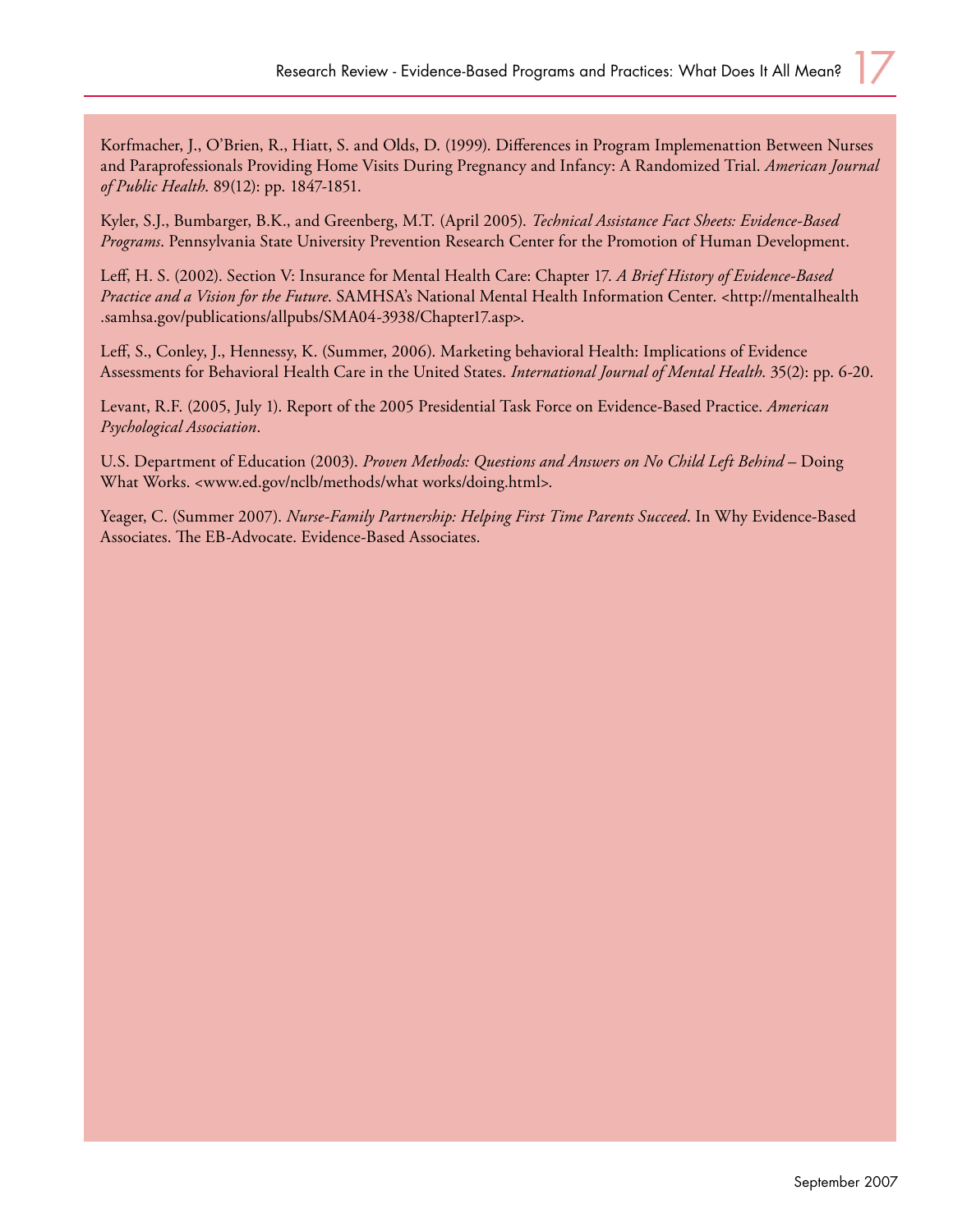# Appendix A: CSC's Glossary of Evidence-Based Terms

**Attrition** –A gradual, natural reduction in client participation or of personnel within a program.

**Client-level outcom**e – The actual impact, benefit, or change for an individual or group of participants as a direct correlate or effect of the program.

**Comparison group** – A group in quasi-experimental research that is similar to the experimental groups, but who do not receive the experimental intervention (e.g. treatment, therapy, or curriculum). Comparing these groups allows the researcher to identify relationships associated with the intervention.

**Control group** – A group in experimental research that is similar to the experimental groups, but who do not receive the experimental intervention (e.g. treatment, therapy, or curriculum). Comparing these groups allows the researcher to identify effect of the intervention. This group is similar to the comparison group in quasi-experimental research, but is randomly assigned (Maxfield and Babbie, 2005, p. 435).

**Cost-benefit analysis** – An assessment of whether the cost of the intervention or program is worth the benefit by measuring both in the same unit of analysis (Centre for Evidence-Based Medicine, 2004).

**Data** – Information collected in a systematic manner in order to help measure performance. This collection of observations or recorded factual material will support research and evaluation efforts.

**Essential elements** – The crucial components of an evidence-based program. These are the components that create the benefits or outcomes for participants. Other research may refer to as core components.

**Evaluation** – "The systematic collection of information about activities, characteristics, and outcomes of programs to reduce uncertainties, improve effectiveness, and make decisions with regard to what those programs are doing and effecting." (Patton, 1982).

**Evaluation research** – An evaluation of the effects of a program in regards to its stated outcomes or goals (Maxfield and Babbie, 2005, p. 436).

**Evidence-based practice** – An approach, framework, collection of ideas or concepts, adopted principles and strategies supported by research.

**Evidence-based program (EBP)** – Programs comprised of a set of coordinated services/activities that demonstrate effectiveness based on research. Criteria for rating as such depend upon organization or agency doing the rankings. EBPs may incorporate a number of evidence-based practices in the delivery of services.

**Experimental design (classical experiment)** – A research design where participants are randomly assigned to either an experimental group (treatment) or the control group (no treatment/placebo). This allows the researchers to examine whether the intervention/treatment caused the outcomes or effect to take place (causal inference).

**Experimental group** – A group in experimental research that is similar to the control group, but who receives the experimental intervention (e.g. treatment, therapy, and curriculum). Comparing these groups allows the researcher to identify effect of the intervention (Maxfield and Babbie, 2005, p. 436).

**Fidelity** – Extent to which delivery of an intervention adheres to the protocol or program model originally developed (Mowbray, Holter, Teague, and Bybee, 2003).

**Level of significance** – The degree of probability that the finding could be attributed to sampling error or that if we took another sample we might find no effect (p≤.05 = if there is 5% or less possibility that a relationship is due to chance or sampling error, we conclude the relationship is real).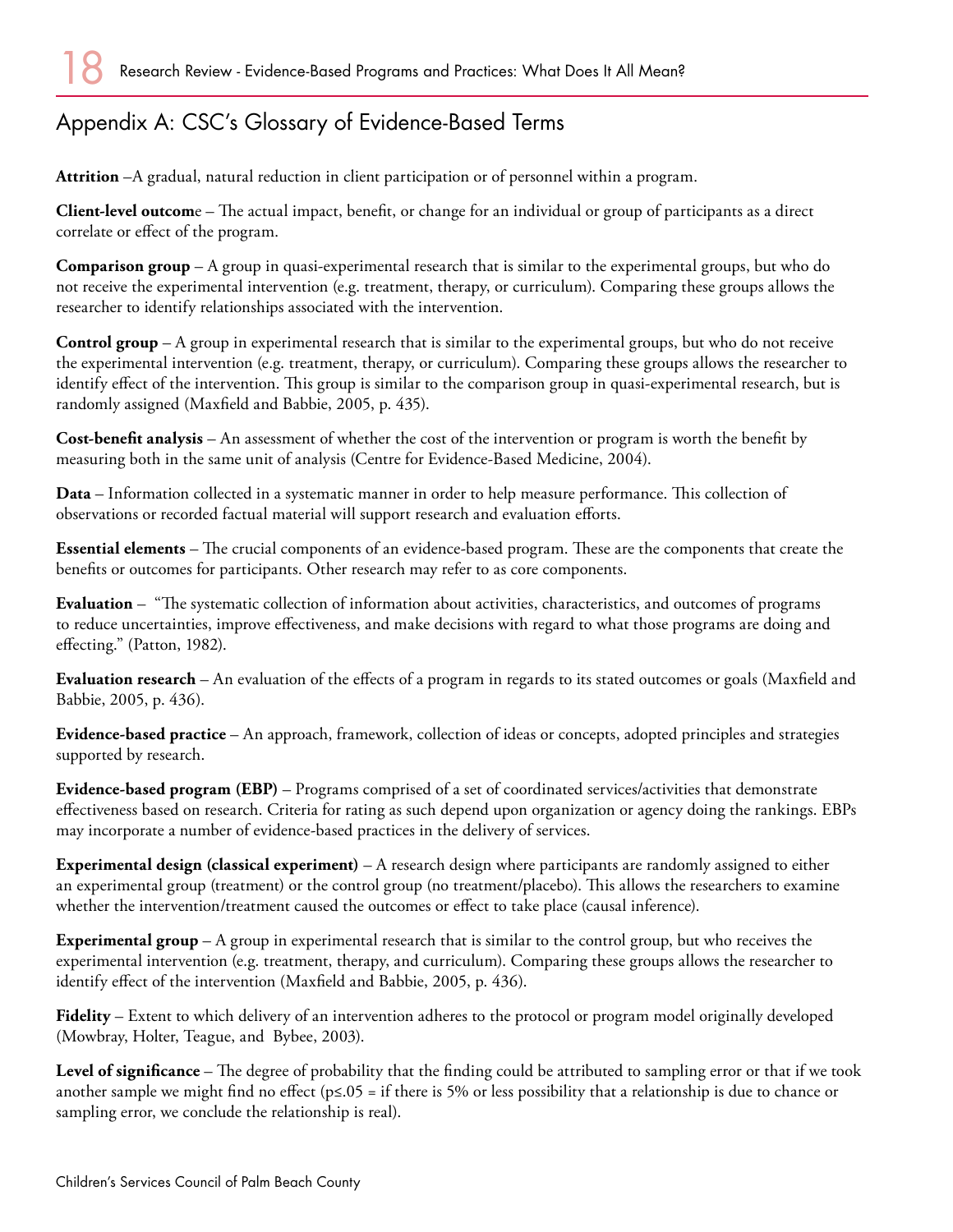**Logic mode**l – A diagram that shows the interrelationships between activities and their outcomes, using arrows to indicate which sets of activities are believed to contribute to specific outcomes.

**Measurement** –Assessing changes in characteristic(s) or attributes of subjects as a result of participation in a program or receipt of a treatment.

**Outcome** – Benefit for participants during or after their involvement with a program. Outcomes may be related to knowledge, skills, attitudes, values, behavior, condition or status. There can be "levels" of outcomes, with initial outcomes being the first change that can be expected, leading to intermediate and longer-term outcomes that can be sustained over time.

**Process evaluation** – An evaluation of whether a program is implemented as planned or as intended (Maxfield and Babbie, 2005, p. 438).

**Program** – A collection of services, activities, or projects intended to meet a public (or social) need and identified goals (e.g. Nurse-Family Partnership and Brief Strategic Family Therapy).

**Qualitative research** – Research involving detailed descriptions of characteristics, cases, and settings. This research technique derives data from observation, interviewing, and document review and focuses on the meanings and interpretations of the participants.

**Quantitative research** – Research that examines phenomenon through the numerical representation of observations and statistical analysis. The systematic scientific collection and measurement of data that are expressed as a specific unit/ number that define, measure, and report on the relationships between various variables, characteristics or concepts.

**Quasi-experiment** – This research design is very similar to and almost meets criteria for an experimental design, but is unable to control potential factors and does not include random assignment of participants.

**Replication** – Process of repeating services and/or a program model undertaken by someone else using the same methodology. Commonly the location and participants will be different. Replication results either support earlier findings or question the accuracy of earlier results.

**Target population** – The sample of participants that a program is designed to help.

**Theoretical framework** – A theoretical framework is a collection of interrelated concepts that guide our research, determining what things you will measure, and what statistical relationships will be identified.

**Theory of Change** – Guided by the theoretical framework, a detailed narrative that describes a process of planned social change from the assumptions that guide its design to the long-term goals it seeks to achieve.

**Variable** – A variable is anything that takes on different values. It is a measurable factor, characteristic, or attribute that varies over time.

- **Independent variable** A variable which is actively controlled/manipulated to see if there is a change in the dependent variable and used to measure the causal construct. **•**
- **Dependent variable** A variable used to assess the affected construct. Rather, the dependent variable is the value that changes as a result of the manipulation of the independent variable. **•**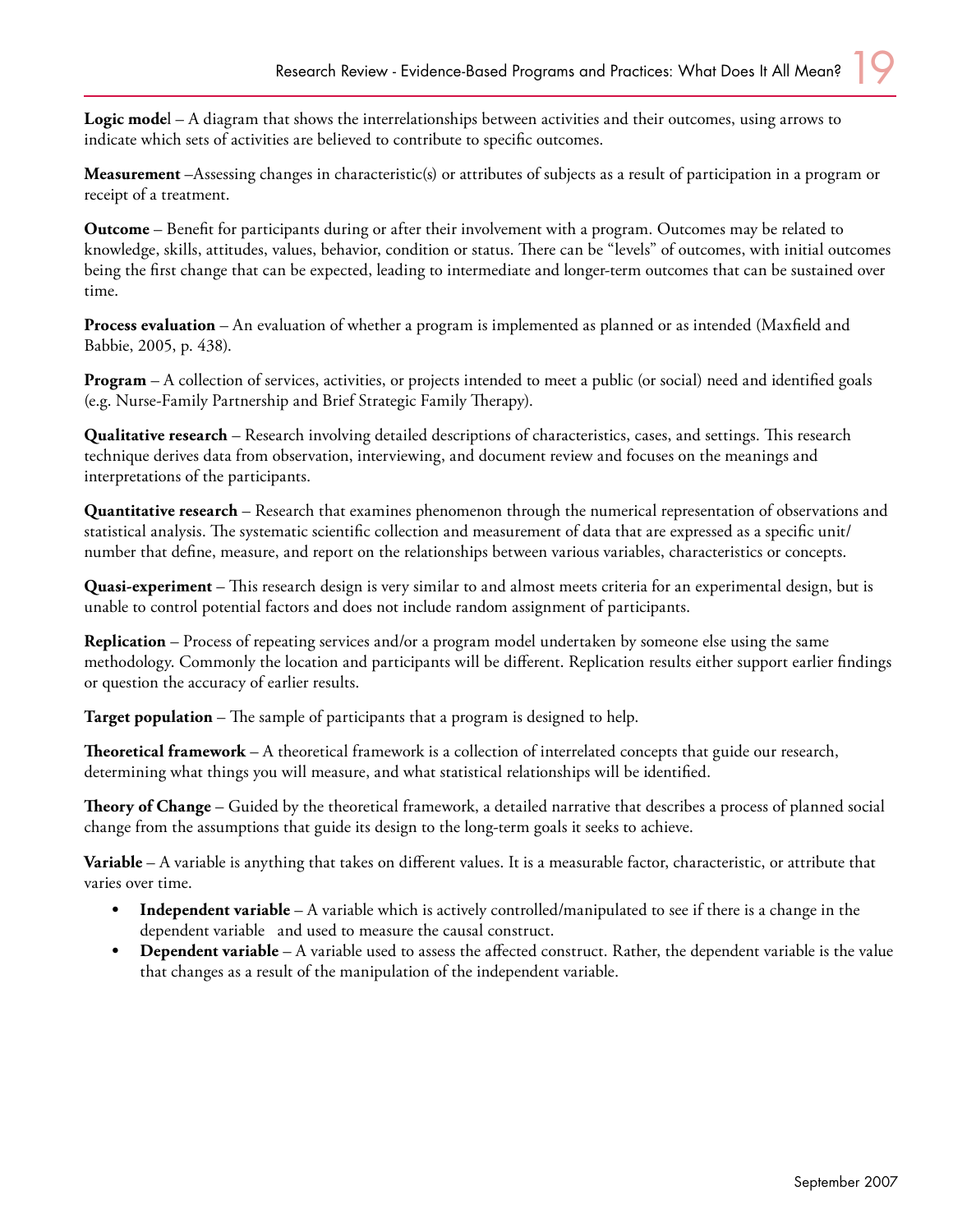# Appendix B: National Ratings

| Organization                                                                                                                                                   | Focus                                                                       |                        | Rating                                 | <b>Ratings Defined</b>                                                                                                                                                                                                                                                                                                                                                                                                                                                                     |
|----------------------------------------------------------------------------------------------------------------------------------------------------------------|-----------------------------------------------------------------------------|------------------------|----------------------------------------|--------------------------------------------------------------------------------------------------------------------------------------------------------------------------------------------------------------------------------------------------------------------------------------------------------------------------------------------------------------------------------------------------------------------------------------------------------------------------------------------|
| <b>Blueprints for Violence</b><br><b>Prevention</b> <www.colorado<br>.edu/cspv/blueprints&gt;</www.colorado<br>                                                | <b>Violence Prevention</b>                                                  | $\bullet$              | Model<br>Promising                     | Model: Programs that show evidence of a deterrent<br>effect using either an experimental or quasi-<br>experimental design, show sustained effects for at<br>least one year post-treatment, and include replication<br>at more than one site with demonstrated effects.                                                                                                                                                                                                                     |
|                                                                                                                                                                |                                                                             |                        |                                        | Promising: Programs that show a deterrent effect<br>using either an experimental or quasi-experimental<br>design.                                                                                                                                                                                                                                                                                                                                                                          |
| <b>Center for Substance</b><br><b>Abuse Prevention (CSAP)</b><br><www<br>.modelprograms.samhsa.gov&gt;</www<br>                                                | Substance Abuse<br>Prevention                                               | ٠                      | Model<br><b>Effective</b><br>Promising | <b>Model:</b> Programs that are evidence-based<br>(conceptually sound, internally consistent, have<br>sound methodology, credible, can be generalized).<br>Programs have utility, are well-implemented, well-<br>evaluated, produce a consistently positive pattern<br>of results to the majority of intended recipients<br>Developers must show that the programs is available<br>for dissemination and provide TA to others wishing<br>to implement the program (Must score $\geq$ 4.0). |
|                                                                                                                                                                |                                                                             |                        |                                        | <b>Effective:</b> Same as above, however, not currently<br>available for wide dissemination to the general<br>public (Must score $\geq$ 4.0).                                                                                                                                                                                                                                                                                                                                              |
|                                                                                                                                                                |                                                                             |                        |                                        | <b>Promising:</b> Programs that demonstrate some<br>positive outcomes, but require additional evidence<br>and research showing consistent positive results.<br>(Must score $\geq$ 3.33).                                                                                                                                                                                                                                                                                                   |
| <b>Center for Mental Health</b><br><b>Services (1999 Report)</b><br><http: www<br="">.prevention.psu.edu/pubs<br/>/docs/CMHS.pdf&gt;</http:>                   | Reducing the<br>Risk/Effects of<br>Psychopathology                          | $\bullet$<br>$\bullet$ | <b>Effective</b><br>Promising          | <b>Effective:</b> Programs that are evaluated using<br>comparison groups with either a randomized or<br>quasi-experimental design using a control group,<br>must have pre- and post-test data and preferably<br>follow-up data, a written implementation manual,<br>and must demonstrate positive outcomes.                                                                                                                                                                                |
|                                                                                                                                                                |                                                                             |                        |                                        | <b>Promising:</b> Programs that appear promising, but<br>are not proven, meaning they lack a controlled<br>design, contain very small samples, or have findings<br>that are indirectly related to mental health outcomes.                                                                                                                                                                                                                                                                  |
| <b>Department of Education</b><br><www.ed.gov><br/><http: www.ed.gov<br="">/admins/lead/safety<br/>/exemplary01<br/>/exemplary01.pdf &gt;</http:></www.ed.gov> | <b>Reducing Substance</b><br>Use, Violence and<br>Other Conduct<br>Problems | $\bullet$<br>٠         | Exemplary<br>Promising                 | <b>Exemplary:</b> The program is based on empirical<br>data and demonstrates evidence of effectiveness in<br>improving student achievement.                                                                                                                                                                                                                                                                                                                                                |
|                                                                                                                                                                |                                                                             |                        |                                        | <b>Promising:</b> The program provided sufficient<br>evidence to demonstrate promise for improving<br>student achievement.                                                                                                                                                                                                                                                                                                                                                                 |
|                                                                                                                                                                |                                                                             |                        |                                        | Programs are rated according to evidence of<br>efficacy, quality, educational significance, and<br>usefulness to others.                                                                                                                                                                                                                                                                                                                                                                   |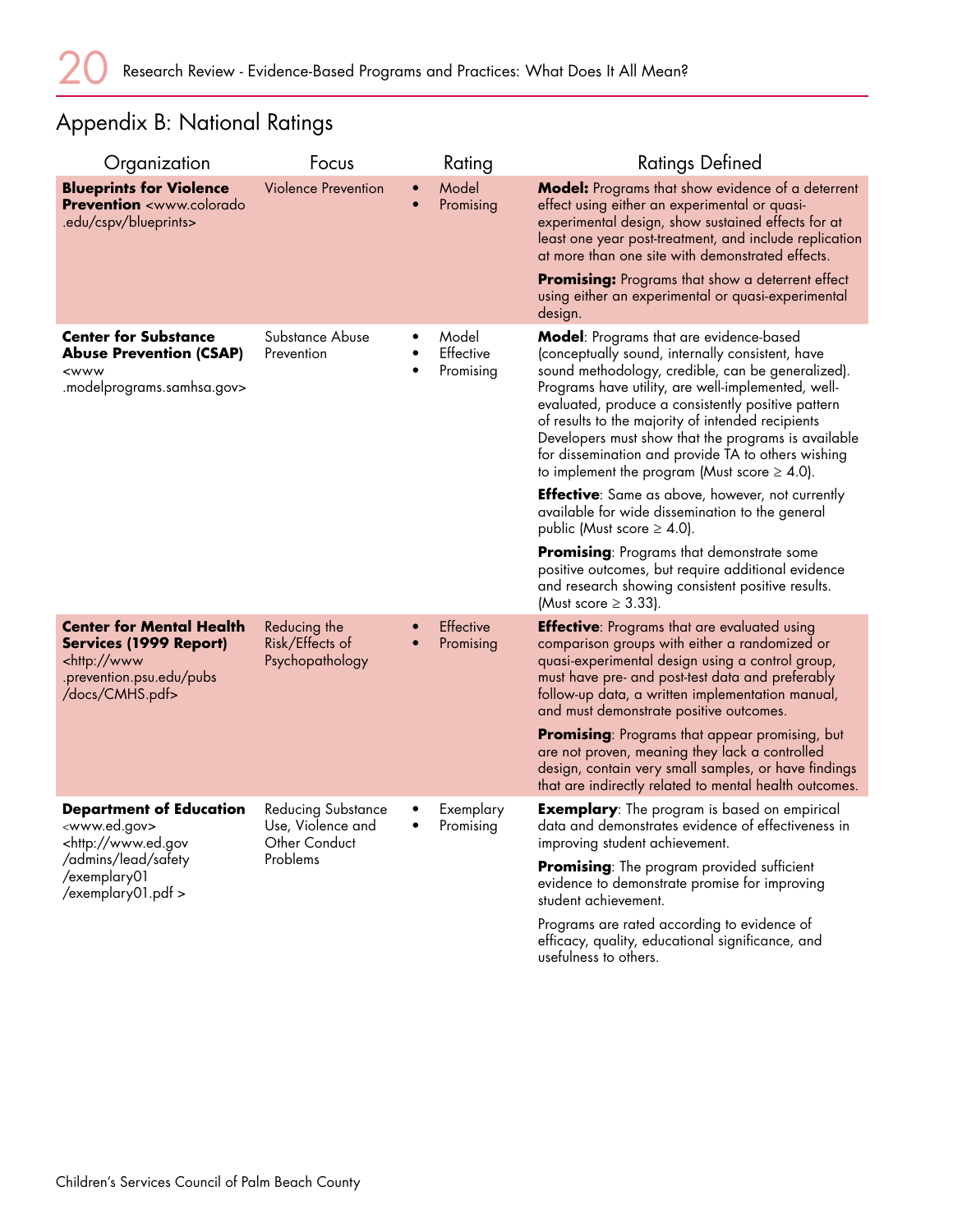| Organization                                                                                                                                                                                                                                                                                | Focus                                                                                                                   |                                                                                                   | Rating                                                                                                                                                                                                                                                                                                                                               | <b>Ratings Defined</b>                                                                                                                                                                                                                                                                                                                                                     |
|---------------------------------------------------------------------------------------------------------------------------------------------------------------------------------------------------------------------------------------------------------------------------------------------|-------------------------------------------------------------------------------------------------------------------------|---------------------------------------------------------------------------------------------------|------------------------------------------------------------------------------------------------------------------------------------------------------------------------------------------------------------------------------------------------------------------------------------------------------------------------------------------------------|----------------------------------------------------------------------------------------------------------------------------------------------------------------------------------------------------------------------------------------------------------------------------------------------------------------------------------------------------------------------------|
| <b>Mihalic and Aultman-</b><br>Bettridge (2004)<br>In William L. Tulk (Ed.),<br>Policing and school crime.<br>Englewood Cliffs, NJ: Prentice<br>Hall Publishers.                                                                                                                            | Reducing school<br>disciplinary problems,<br>suspensions, truancy,<br>dropout, and<br>improving academic<br>achievement | $\bullet$<br>$\bullet$<br>$\bullet$                                                               | Exemplary/<br>Model<br>Promising<br>Favorable                                                                                                                                                                                                                                                                                                        | <b>Exemplary/Model:</b> Programs that show evidence<br>of a deterrent effect using either an experimental or<br>quasi-experimental design, show sustained effects<br>for at least one year post-treatment, and include<br>replication at more than one site with demonstrated<br>effects. (Based on Blueprints)<br><b>Promising:</b> Programs that show a deterrent effect |
|                                                                                                                                                                                                                                                                                             |                                                                                                                         |                                                                                                   |                                                                                                                                                                                                                                                                                                                                                      | using either an experimental or quasi-experimental<br>design. (Based on Blueprints)<br><b>Favorable:</b> Programs have experimental or                                                                                                                                                                                                                                     |
|                                                                                                                                                                                                                                                                                             |                                                                                                                         |                                                                                                   |                                                                                                                                                                                                                                                                                                                                                      | matched control group designs, show evidence that<br>behavioral effects are due to the intervention and not<br>other factors, but may have weaker research designs<br>than the standard held for Blueprints.                                                                                                                                                               |
| National Institute of<br>Justice (NIJ) - Report by<br>Sherman, et al (1998)<br>Research in Brief (1998)<br><http: www.ncjrs.gov<br="">/pdffiles/171676.pdf&gt;</http:>                                                                                                                      | Crime and drug<br>abuse prevention                                                                                      |                                                                                                   | Working/<br>Effective<br>Promising                                                                                                                                                                                                                                                                                                                   | <b>Working/Effective:</b> Programs that have at least<br>two level 3 evaluations with statistical significance<br>tests and the preponderance of all available<br>evidence showing effectiveness of crime prevention<br>or in reducing risk factors for crime, and findings can<br>be generalizable.                                                                       |
| Full report to Congress (1997)<br><www.ncjrs.org<br>/works/wholedoc.htm&gt;</www.ncjrs.org<br>                                                                                                                                                                                              |                                                                                                                         |                                                                                                   | <b>Promising:</b> Programs that have at least one level 3<br>evaluation and the preponderance of the remaining<br>evidence showing effectiveness, but have a low level<br>of certainty to support generalizability.                                                                                                                                  |                                                                                                                                                                                                                                                                                                                                                                            |
|                                                                                                                                                                                                                                                                                             |                                                                                                                         |                                                                                                   |                                                                                                                                                                                                                                                                                                                                                      | Programs are rated according to research<br>design and internal validity using the Maryland<br>Scale of Scientific Methods.                                                                                                                                                                                                                                                |
|                                                                                                                                                                                                                                                                                             |                                                                                                                         |                                                                                                   | Level 3. A comparison between two or more<br>▶<br>comparable units of analysis, one with and one<br>without the program (Research Design), causal<br>direction and history are not threats to validity<br>(internal validity).                                                                                                                       |                                                                                                                                                                                                                                                                                                                                                                            |
| <b>The Gilford Center</b><br>Adult services;<br><http: www.guilfordcenter<br="">substance abuse<br/>.com/provider/practices<br/>prevention and<br/>/default.htm&gt;<br/>treatment<br/>child services, mental<br/>health and systems of<br/>care;<br/>developmental<br/>disabilities</http:> | $\bullet$<br>$\bullet$<br>$\bullet$                                                                                     | <b>Best Practice</b><br>Emerging<br><b>Best Practice</b><br>Evidence-<br><b>Based</b><br>Practice | <b>Best Practice:</b> Generally accepted as a successful<br>intervention currently believed to improve consumer<br>outcomes. Evidence based practices are a type<br>of best practice that has been established and<br>supported by scientific evidence. The terms "best<br>practice" and "evidence-based practice are often<br>used interchangeably. |                                                                                                                                                                                                                                                                                                                                                                            |
|                                                                                                                                                                                                                                                                                             |                                                                                                                         |                                                                                                   |                                                                                                                                                                                                                                                                                                                                                      | <b>Emerging Best Practice: Interventions or services</b><br>that have shown benefit to consumers, but have not<br>yet been established as evidence-based practices<br>through rigourous scientific research.                                                                                                                                                               |
|                                                                                                                                                                                                                                                                                             |                                                                                                                         |                                                                                                   |                                                                                                                                                                                                                                                                                                                                                      | <b>Evidence-Based Practice: Intervention for which</b><br>there is consistent scientific eveidence showing that it<br>improves client outcomes.                                                                                                                                                                                                                            |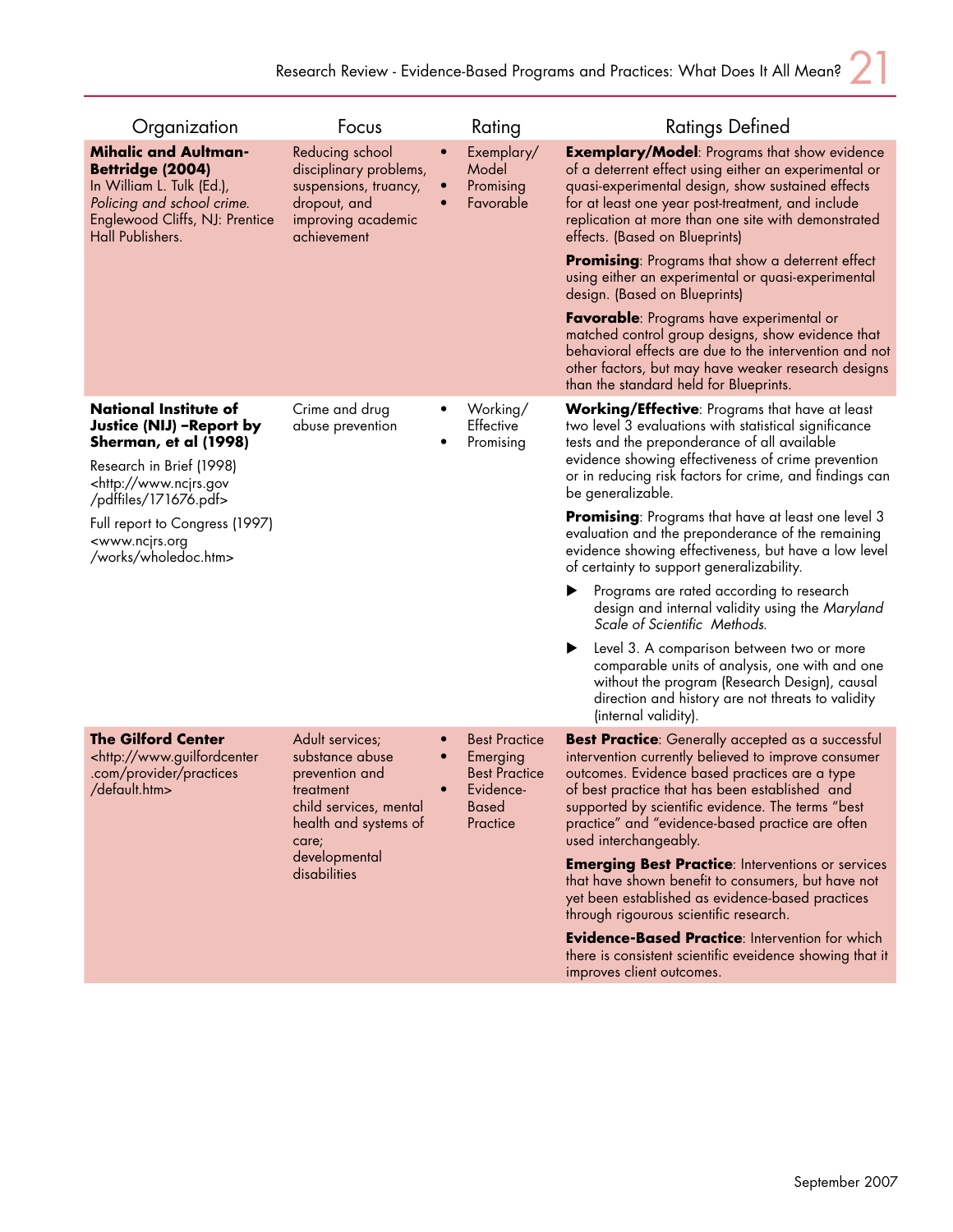| Organization                                                                                                                             | Focus                 |                             | Rating                                                                   | <b>Ratings Defined</b>                                                                                                                                                                                                                                                                                                                                                                                                                                                                                                                                                                                                                                                                                                                                                                                                                         |
|------------------------------------------------------------------------------------------------------------------------------------------|-----------------------|-----------------------------|--------------------------------------------------------------------------|------------------------------------------------------------------------------------------------------------------------------------------------------------------------------------------------------------------------------------------------------------------------------------------------------------------------------------------------------------------------------------------------------------------------------------------------------------------------------------------------------------------------------------------------------------------------------------------------------------------------------------------------------------------------------------------------------------------------------------------------------------------------------------------------------------------------------------------------|
| <b>Promising Practices</b><br><b>Network</b> <http: www<br="">.promisingpractices.net<br/>/programs.asp&gt;</http:>                      | Children and Families | $\bullet$<br>$\bullet$<br>٠ | Proven<br>Promising<br>Proven/<br>Promising                              | <b>Proven:</b> Programs have at least one credible,<br>scientifically rigorous study that demonstrates<br>improvement on at least one indicator. To be rated<br>as proven, all of the following must be met: (1) must<br>improve an indicator related to children and family<br>outcomes; (2) at least one outcome is changed<br>by 20%, 0.25 standard deviations, or more; (3)<br>at least one outcome with a substantial effect size<br>is statistically significant at the 5% level; (4) study<br>design uses a convincing comparison group to<br>identify program impacts, including randomized-<br>control trial (experimental design) or some quasi-<br>experimental designs; (5) sample size of evaluation<br>exceeds 30 in both the treatment and comparison<br>groups; (6) program evaluation documentation is<br>publicly available. |
|                                                                                                                                          |                       |                             |                                                                          | <b>Promising:</b> Programs have at least some evidence<br>that the program improves outcomes for children and<br>families. To be rated as promising all of the following<br>must be met (1) may affect intermediary variables<br>rather than direct outcomes; (2) change in outcome<br>is more than 1%; (3) outcome change is significant<br>at the 10% level (marginally significant); (4) study<br>has a comparison group, but it may exhibit some<br>weaknesses, e.g., the groups lack comparability<br>on pre-existing variables or the analysis does not<br>employ appropriate statistical controls; (5) sample<br>size of evaluation exceeds 10 in both the treatment<br>and comparison groups; (6) program evaluation<br>documentation is publicly available.                                                                           |
|                                                                                                                                          |                       |                             |                                                                          | <b>Proven/Promising:</b> Program affects more than<br>one indicator, and the level of evidence differs<br>across indicators.                                                                                                                                                                                                                                                                                                                                                                                                                                                                                                                                                                                                                                                                                                                   |
|                                                                                                                                          |                       |                             |                                                                          | Additional considerations play a role on a<br>case-by-case basis. These may include attrition,<br>quality of outcome measures, and others.                                                                                                                                                                                                                                                                                                                                                                                                                                                                                                                                                                                                                                                                                                     |
| <b>Juvenile Justice</b><br><b>Evaluation Center</b><br><http: jjec<br="" www.jrsa.org="">/resources/evidence-based<br/>.html&gt;</http:> | Youth Violence        | $\bullet$<br>$\bullet$      | Model<br>Programs<br>Promising<br>Approaches<br>Innovative<br>Approaches | <b>Model Programs:</b> Model programs are those<br>that have demonstrated definitive success in multiple<br>evaluations. These are sometimes referred to as<br>exemplary programs.<br>Promising Approaches: Those for which<br>evaluation evidence is suggestive of success, but not<br>definitive.<br><b>Innovative Approaches:</b> Those for which no<br>evidence exists, but may be based on prior research                                                                                                                                                                                                                                                                                                                                                                                                                                 |
|                                                                                                                                          |                       |                             |                                                                          | or evaluation.                                                                                                                                                                                                                                                                                                                                                                                                                                                                                                                                                                                                                                                                                                                                                                                                                                 |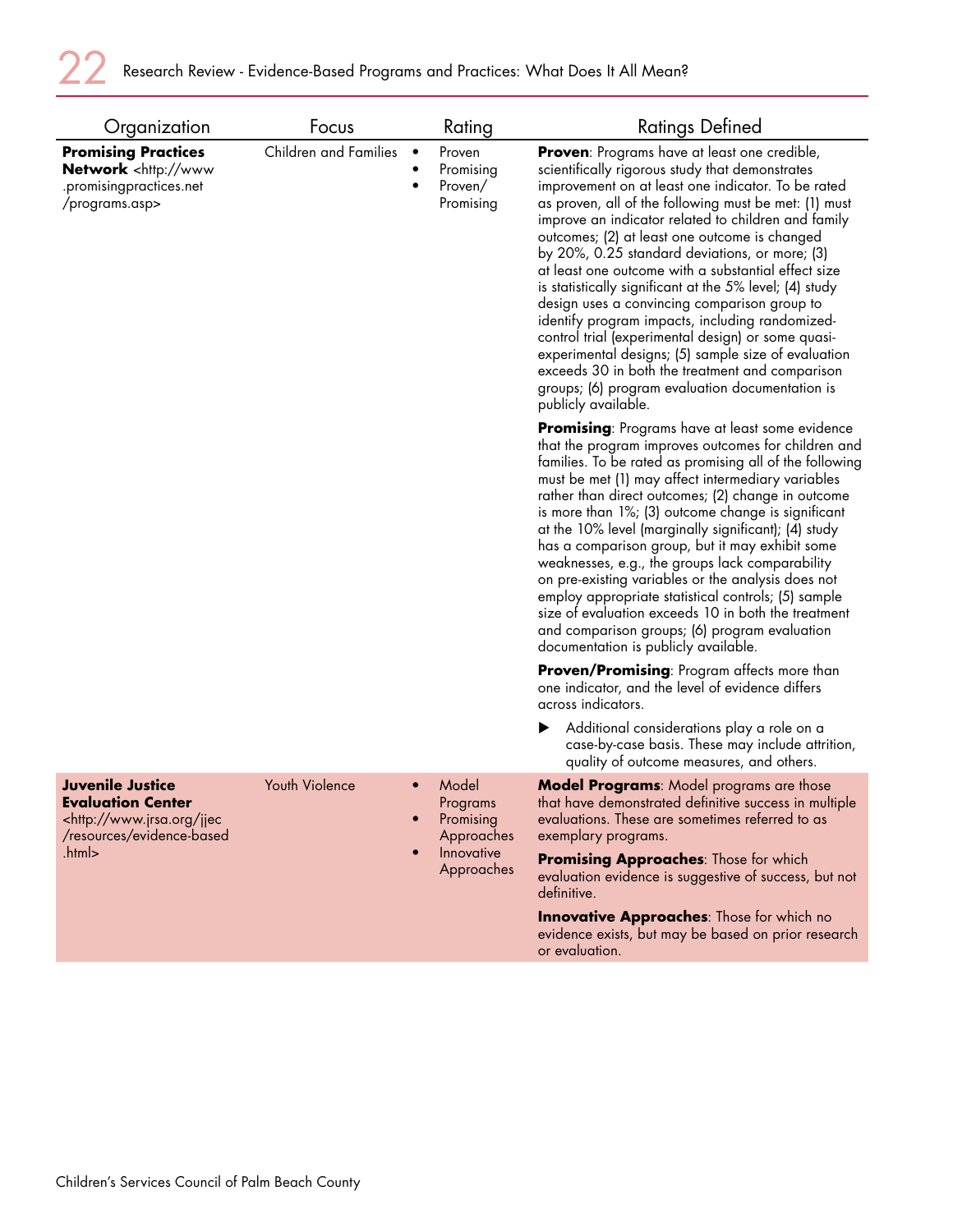| Organization                                                                                                                                         | Focus                                                                                                 |                                     | Rating                                                                                                                                                                                                                                                                                                                                                    | Ratings Defined                                                                                                                                                                                                                                                                                                                                                                                                                                                                                                                                                                            |
|------------------------------------------------------------------------------------------------------------------------------------------------------|-------------------------------------------------------------------------------------------------------|-------------------------------------|-----------------------------------------------------------------------------------------------------------------------------------------------------------------------------------------------------------------------------------------------------------------------------------------------------------------------------------------------------------|--------------------------------------------------------------------------------------------------------------------------------------------------------------------------------------------------------------------------------------------------------------------------------------------------------------------------------------------------------------------------------------------------------------------------------------------------------------------------------------------------------------------------------------------------------------------------------------------|
| <b>Substance Abuse and</b><br><b>Mental Health Services</b><br><b>Administration</b>                                                                 | Substance abuse<br>prevention, criteria<br>applied to high risk                                       | ٠<br>$\bullet$                      | Type 1<br>Type 2<br>Type 3                                                                                                                                                                                                                                                                                                                                | Type 1:Not scientifically defensible. The Program/<br>principle has been defined or recognized publicly,<br>and has received awards, honors, or mentions.                                                                                                                                                                                                                                                                                                                                                                                                                                  |
| <b>Center for Substance</b><br><b>Abuse Prevention <http: <="" b=""><br/>www.whitehousedrugpolicy<br/>.gov/prevent/pdf/science<br/>-pdf.</http:></b> | youth programs, (hry)<br>and pregnant and<br>postpartum women<br>and their infants<br>programs (PPWI) |                                     | Type 4<br>Type 5                                                                                                                                                                                                                                                                                                                                          | <b>Type 2:</b> Not scientifically defensible. The<br>program/principle has appeared in a non-refereed<br>professional publication or journal. It is important to<br>distinguish between citations found in professional<br>publications and those found in journals                                                                                                                                                                                                                                                                                                                        |
|                                                                                                                                                      |                                                                                                       |                                     |                                                                                                                                                                                                                                                                                                                                                           | <b>Type 3</b> : Expert/peer consensus process -<br>scientifically defensible. The program's source<br>documents have undergone thorough scrutiny in<br>a expert/peer consensus process for the quality<br>of implementation and evaluation methods, or a<br>paper has appeared in a peer-reviewed journal.<br>All dosage information and data collection<br>processes are detailed, all analysis are presented<br>for review. Reviewers trained as evaluators, code the<br>implementation variables and activities, as well as<br>the findings.                                            |
|                                                                                                                                                      |                                                                                                       |                                     | Type 4: Qualitative or quantitative meta-analysis<br>- scientifically defensible. The program/principles<br>have undergone either a quantitative meta-analysis<br>or and expert/peer consensus process in the form of<br>a qualitative meta-analysis.                                                                                                     |                                                                                                                                                                                                                                                                                                                                                                                                                                                                                                                                                                                            |
|                                                                                                                                                      |                                                                                                       |                                     | <b>Type 5:</b> Replications of programs/principles<br>- scientifically defensible. Replications of program/<br>principle have appeared in several refereed<br>professional journals. Evidence of a program's<br>effectiveness is that it can be replicated across<br>venues and populations, demonstrating credibility,<br>utility, and generalizability. |                                                                                                                                                                                                                                                                                                                                                                                                                                                                                                                                                                                            |
|                                                                                                                                                      |                                                                                                       |                                     |                                                                                                                                                                                                                                                                                                                                                           | Matrix applied to establish Scientific Credibility<br>of a program with overall program ratings on a<br>scale of 1-5 by Integrity and Utility.                                                                                                                                                                                                                                                                                                                                                                                                                                             |
|                                                                                                                                                      |                                                                                                       |                                     |                                                                                                                                                                                                                                                                                                                                                           | Must score 3 or greater                                                                                                                                                                                                                                                                                                                                                                                                                                                                                                                                                                    |
| <b>What Works</b><br><b>Clearinghouse</b><br><www.whatworks.ed.gov></www.whatworks.ed.gov>                                                           | Educational<br>Interventions<br>(programs, products,<br>practice, and<br>policies)                    | $\bullet$<br>$\bullet$<br>$\bullet$ | Meets<br>Evidence<br><b>Standards</b><br>Meets<br>Evidence<br><b>Standards</b><br>With<br><b>Reservations</b><br>Does Not<br>Meet<br>Evidence<br>Screens                                                                                                                                                                                                  | Meets Evidence Standards: Randomized<br>controlled trials (RCTs) that do not have problems<br>with randomization, attrition, or disruption, and<br>regression discontinuity designs that do not have<br>problems with attrition or disruption.<br><b>Meets Evidence Standards with</b><br>Reservations: Strong quasi-experimental studies<br>that have comparison groups and meet other WWC<br>Evidence Standards, as well as randomized trials<br>with randomization, attrition, or disruption problems<br>and regression discontinuity designs with attrition or<br>disruption problems. |
|                                                                                                                                                      |                                                                                                       |                                     | Does Not Meet Evidence Screens: Studies that<br>provide insufficient evidence or causal validity or are<br>not relevant to the topic being reviewed                                                                                                                                                                                                       |                                                                                                                                                                                                                                                                                                                                                                                                                                                                                                                                                                                            |
|                                                                                                                                                      |                                                                                                       |                                     |                                                                                                                                                                                                                                                                                                                                                           | In addition, the standards rate other important<br>characteristics of study design, such as<br>intervention fidelity, outcome measures, and<br>generalizability.                                                                                                                                                                                                                                                                                                                                                                                                                           |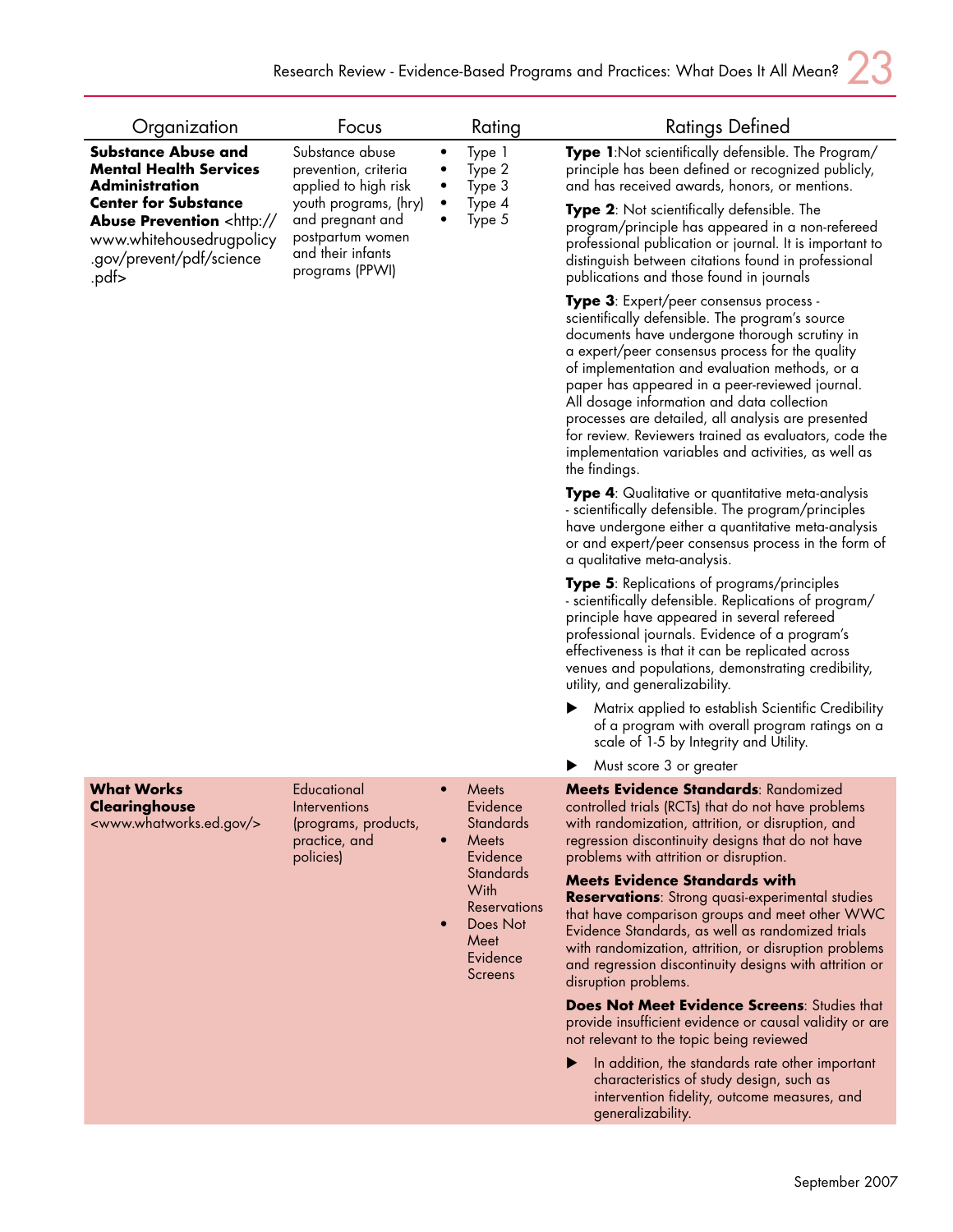| Organization                                                                                                                                                                                                                                                                                                                                                                                         | Focus                                                                                                                         |           | Rating                                 | <b>Ratings Defined</b>                                                                                                                                                                                                                                                                                                                                                                                                                                               |
|------------------------------------------------------------------------------------------------------------------------------------------------------------------------------------------------------------------------------------------------------------------------------------------------------------------------------------------------------------------------------------------------------|-------------------------------------------------------------------------------------------------------------------------------|-----------|----------------------------------------|----------------------------------------------------------------------------------------------------------------------------------------------------------------------------------------------------------------------------------------------------------------------------------------------------------------------------------------------------------------------------------------------------------------------------------------------------------------------|
| <b>Helping America's Youth</b><br><http: guide<br="">.helpingamericasyouth.gov<br/>/default.htm&gt;</http:>                                                                                                                                                                                                                                                                                          | Prevent and reduce<br>delinquency or<br>other youthful (up<br>to age 20) problem<br>behaviors (e.g. drug<br>and alcohol use). | $\bullet$ | Level 1<br>Level 2<br>Level 3          | Level 1: Programs have been scientifically<br>demonstrated to prevent delinquency or reduce/<br>enhance risk/protective factors for delinquency and<br>other child and youthful problems using a research<br>design of the highest quality (i.e. an experimental<br>design and random assignment of subjects).<br><b>Level 2:</b> Programs have been scientifically<br>demonstrated to prevent delinquency or reduce/<br>enhance risk/protection for delinquency and |
|                                                                                                                                                                                                                                                                                                                                                                                                      |                                                                                                                               |           |                                        | other child and youthful problems using either an<br>experimental or quasi-experimental research design,<br>with a comparison group, an the evidence suggest<br>program effectiveness, but the evidence is not as<br>strong as the Level 1 programs.                                                                                                                                                                                                                 |
|                                                                                                                                                                                                                                                                                                                                                                                                      |                                                                                                                               |           |                                        | <b>Level 3:</b> Programs display a strong theoretical base<br>and have been demonstrated to prevent delinquency<br>and other child and youthful problems or reduce/<br>enhance risk/protective factors for them using limited<br>research methods (with at least single group pre-<br>and post-treatment measurements). The evidence<br>associated with these programs appears promising<br>but requires confirmation using more rigorous<br>scientific techniques.  |
| <b>Communities That Care,</b><br><b>Developmental Research</b><br>and Programs<br>Posey, R., Wong, S.,<br>Catalano, R., Hawkins, D.,<br>Dusenbury, L., & Chappell,<br>P. (2000). Communities That<br>Care Prevention Strategies:<br>A Research Guide to<br>What Works. Seattle, WA:<br>Developmental Research and<br>Programs, Inc.<br><www.preventionscience<br>.com&gt;</www.preventionscience<br> | Substance abuse,<br>delinquency, teen<br>pregnancy, school<br>dropout, violence,<br>and child and youth<br>development.       |           | Effective                              | <b>Effective:</b> (1) Programs address research based<br>risk factors for substance abuse, delinquency, teen<br>pregnancy, school dropout and violence (2) Increase<br>protective factors; (3) intervene at developmentally<br>appropriate age; and (4) show significant effects on<br>risk and protective factors in controlled studies or<br>community trials.                                                                                                     |
| Office of the Surgeon<br>General<br><http: www.surgeongeneral<br="">.gov/library/youthviolence<br/>/chapter5/sec2.html<br/>#ScientificStandards&gt;</http:>                                                                                                                                                                                                                                          | Youth Violence                                                                                                                |           | Model<br>Promising<br>Does Not<br>Work | Model: Rigorous experimental design (experimental<br>or quasi-experimental); Significant deterrent effects<br>on: Violence or serious delinquency (Level 1) or any<br>risk factor for violence with a large effect (.30 or<br>greater) (Level 2); Replication with demonstrated<br>effects; and Sustainability of effects                                                                                                                                            |
|                                                                                                                                                                                                                                                                                                                                                                                                      |                                                                                                                               |           |                                        | Promising: Rigorous experimental design<br>(experimental or quasi-experimental); Significant<br>deterrent effects on: Violence or serious delinquency<br>(Level 1) or any risk factor for violence with an effect<br>size of .10 or greater (Level 2); Either replication or<br>sustainability of effects.                                                                                                                                                           |
|                                                                                                                                                                                                                                                                                                                                                                                                      |                                                                                                                               |           |                                        | <b>Does Not Work: Rigorous experimental design</b><br>(experimental or quasi-experimental); Significant<br>evidence of null or negative effects on violence or<br>known risk factors for violence; Replication, with<br>the preponderance of evidence suggesting that the<br>program is ineffective or harmful.                                                                                                                                                      |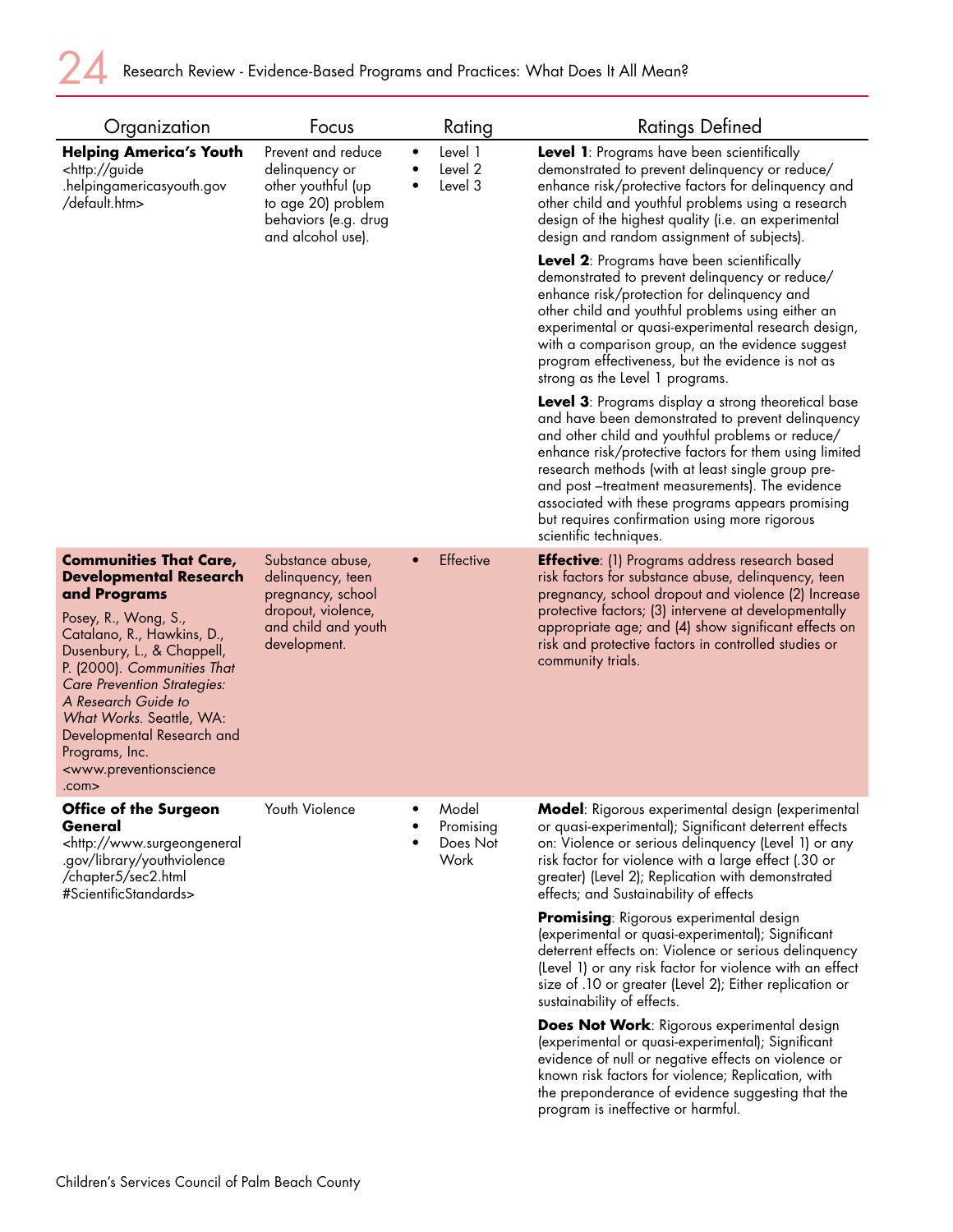| Organization                                                                                                    | Focus                                                                                     |           | Rating                              | <b>Ratings Defined</b>                                                                                                                                                                                                                                                                                                                                                                                                                                                                                                                                                                              |
|-----------------------------------------------------------------------------------------------------------------|-------------------------------------------------------------------------------------------|-----------|-------------------------------------|-----------------------------------------------------------------------------------------------------------------------------------------------------------------------------------------------------------------------------------------------------------------------------------------------------------------------------------------------------------------------------------------------------------------------------------------------------------------------------------------------------------------------------------------------------------------------------------------------------|
| <b>OJJDP</b><br><b>Model Programs Guide</b><br><http: www.dsgonline.com<br="">/mpg2.5/mpg_index.htm&gt;</http:> | Entire continuum of<br>youth services from<br>prevention through<br>sanctions to reentry. | $\bullet$ | Exemplary<br>Effective<br>Promising | <b>Exemplary:</b> In general, when implemented with a<br>high degree of fidelity these programs demonstrate<br>robust empirical findings using a reputable<br>conceptual framework and an evaluation design of<br>the highest quality (experimental).                                                                                                                                                                                                                                                                                                                                               |
|                                                                                                                 |                                                                                           |           |                                     | <b>Effective:</b> In general, when implemented with<br>sufficient fidelity these programs demonstrate<br>adequate empirical findings using a sound<br>conceptual framework and an evaluation design of<br>the high quality (quasi-experimental).                                                                                                                                                                                                                                                                                                                                                    |
|                                                                                                                 |                                                                                           |           |                                     | <b>Promising:</b> In general, when implemented with<br>minimal fidelity these programs demonstrate<br>promising (perhaps inconsistent) empirical findings<br>using a reasonable conceptual framework and a<br>limited evaluation design (single group pre- post-<br>test) that requires causal confirmation using more<br>appropriate experimental techniques.                                                                                                                                                                                                                                      |
|                                                                                                                 |                                                                                           |           |                                     | The Model Programs Guide (MPG)-<br>Evidence ratings are based on the evaluation<br>literature of specific prevention and intervention<br>programs. The overall rating is derived<br>from four summary dimensions of program<br>effectiveness: (1) the conceptual framework<br>of the program; (2) the program fidelity; (3)<br>the evaluation design; and (4) the empirical<br>evidence demonstrating the prevention or<br>reduction of problem behavior; the reduction<br>of risk factors related to problem behavior; or<br>the enhancement of protective factors related to<br>problem behavior. |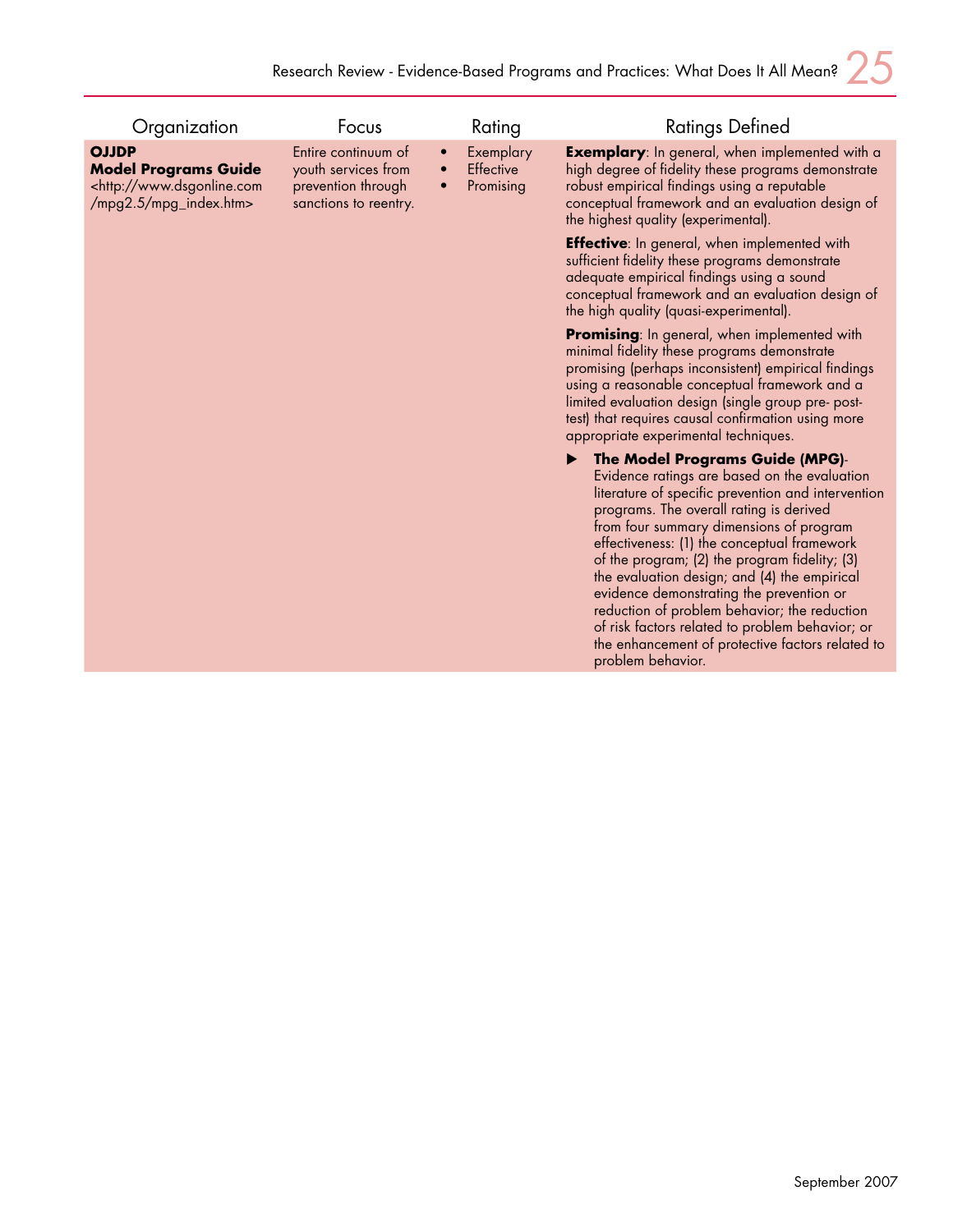| Organization                                                                                                                                                                                                         | Focus                                                                                                                                                                                                                                                                                                                                                               |                        | Rating                                           | <b>Ratings Defined</b>                                                                                                                                                                                                                                                                                                                                                                                                                                                                                                                                                                                                                                                                                                                                                                                                                                                                                                                                                                                                                                                                                                                                                                                                                                                                                                                                                                                                                                                                                                                                                                                                                 |
|----------------------------------------------------------------------------------------------------------------------------------------------------------------------------------------------------------------------|---------------------------------------------------------------------------------------------------------------------------------------------------------------------------------------------------------------------------------------------------------------------------------------------------------------------------------------------------------------------|------------------------|--------------------------------------------------|----------------------------------------------------------------------------------------------------------------------------------------------------------------------------------------------------------------------------------------------------------------------------------------------------------------------------------------------------------------------------------------------------------------------------------------------------------------------------------------------------------------------------------------------------------------------------------------------------------------------------------------------------------------------------------------------------------------------------------------------------------------------------------------------------------------------------------------------------------------------------------------------------------------------------------------------------------------------------------------------------------------------------------------------------------------------------------------------------------------------------------------------------------------------------------------------------------------------------------------------------------------------------------------------------------------------------------------------------------------------------------------------------------------------------------------------------------------------------------------------------------------------------------------------------------------------------------------------------------------------------------------|
| <b>Exemplary and</b><br><b>Promising</b><br>Safe, Disciplined and<br><b>Drug-Free Schools</b><br><b>Programs 2001</b><br><http: admins<br="" www.ed.gov="">/lead/safety/exemplary01<br/>/report_pg3.html&gt;</http:> | Safe, Disciplined and<br>Drug Free Schools                                                                                                                                                                                                                                                                                                                          | $\bullet$<br>$\bullet$ | Exemplary<br>Promising                           | <b>Exemplary:</b> Based on empirical data a program<br>was effective.<br><b>Promising:</b> There is sufficient evidence to<br>demonstrate that the program showed promise for<br>improving student achievement.<br><b>Ratings use the following criteria:</b><br>A. Evidence of Efficacy<br>Criterion 1: The program reports relevant<br>evidence of efficacy/effectiveness based on<br>a methodologically sound evaluation.<br>В.<br>Quality of Program<br>Criterion 2 (Goals): The program's goals<br>with respect to changing behavior and/or<br>risk and protective factors are clear and<br>appropriate for the intended population<br>and setting.<br>Criterion 3 (Rationale)" The rationale<br>$\bullet$<br>underlying the program is clearly stated,<br>and the program's content and processes<br>are aligned with its goals.<br>Criterion 4 (Content Appropriateness): The<br>$\bullet$<br>program's content takes into consideration<br>the characteristics of the intended<br>population and setting (e.g., developmental<br>stage, motivational status, language,<br>disabilities, culture) and the needs implied<br>by these characteristics.<br>$\bullet$<br>Criterion 5 (Implementation Methods): The<br>program implementation process effectively<br>engages the intended population.<br>C. Educational Significance<br>Criterion 6: The application describes how<br>the program is integrated into schools'<br>educational missions.<br>Usefulness to Others<br>D.<br>Criterion 7 (Replicability): The program<br>provides necessary information and<br>guidance for replication in other<br>appropriate settings. |
| <b>Federal Government/</b><br><b>Office of Management</b><br>and Budget <http: www<br="">.whitehouse.gov/omb<br/>/expectmore/perform.html&gt;</http:>                                                                | Dept. of Energy to<br>Homeland Security to<br>the Interior, etc.<br>Health and Human<br>Services - There was<br>a range of topics<br>including, but not<br>limited to: health,<br>childcare, adoption,<br>family planning,<br>developmental<br>disabilities, maternal<br>child health,<br>substance abuse,<br>mental illness,<br>homelessness,<br>universal newborn | $\bullet$<br>$\bullet$ | Effective<br>Moderately<br>Effective<br>Adequate | <b>Effective:</b> This is the highest rating a program can<br>achieve. Programs rated Effective set ambitious<br>goals, achieve results, are well-managed and<br>improve efficiency.<br>Moderately Effective: In general, a program<br>rated Moderately Effective has set ambitious<br>goals and is well-managed. Moderately Effective<br>programs likely need to improve their efficiency or<br>address other problems in the programs' design or<br>management in order to achieve better results.<br><b>Adequate:</b> This rating describes a program that<br>needs to set more ambitious goals, achieve better<br>results, improve accountability or strengthen its<br>management practices.                                                                                                                                                                                                                                                                                                                                                                                                                                                                                                                                                                                                                                                                                                                                                                                                                                                                                                                                       |

screenings, TANF and immigration.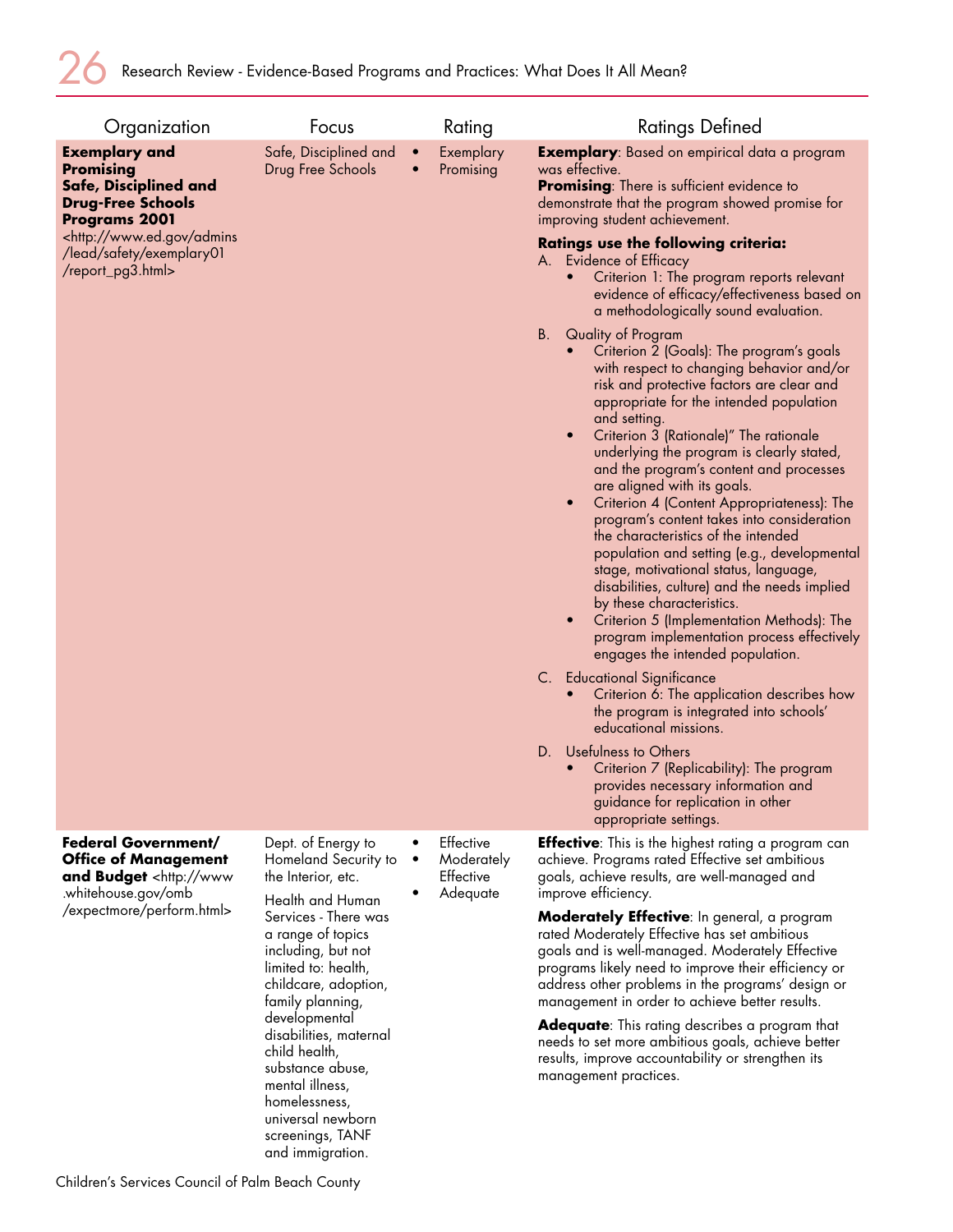| Organization                                                                                                                                         | Focus                                                                                                                                                                                                                                                                               |                                     | Rating                          | <b>Ratings Defined</b>                                                                                                                                                                                                                                                                                                                                                                                                                                                                                                                                                                                                                                                                                                                                                                                                                                                                                |
|------------------------------------------------------------------------------------------------------------------------------------------------------|-------------------------------------------------------------------------------------------------------------------------------------------------------------------------------------------------------------------------------------------------------------------------------------|-------------------------------------|---------------------------------|-------------------------------------------------------------------------------------------------------------------------------------------------------------------------------------------------------------------------------------------------------------------------------------------------------------------------------------------------------------------------------------------------------------------------------------------------------------------------------------------------------------------------------------------------------------------------------------------------------------------------------------------------------------------------------------------------------------------------------------------------------------------------------------------------------------------------------------------------------------------------------------------------------|
| <b>Strengthening America's</b><br>Families <http: www<br="">.strengtheningfamilies.org<br/>/html/programs_1999<br/>/Review_Criteria.html&gt;</http:> | <b>Behavioral Parent and</b><br><b>Family Skills Training</b><br>or Behavioral Family<br>therapy, Family<br>therapy, Family<br>In-home Support,<br>Comprehensive<br>Approaches,<br>incorporates<br>universal, selected (at<br>risk) and indicated<br>(crisis) prevention<br>efforts | $\bullet$<br>$\bullet$<br>$\bullet$ | Exemplary<br>Model<br>Promising | <b>Exemplary:</b> programs that are well-implemented,<br>are rigorously evaluated, and have consistent<br>positive findings (integrity ratings of "A4" or "A5").<br>Model: programs that have consistent integrity<br>ratings of "A3" and "A4"<br>Promising: programs that have mixed integrity<br>ratings but demonstrate high integrity ratings in at<br>least 3 - 4 categories.<br>Programs are rated across 14 dimensions<br>receiving rating from A1 for "very low quality,"<br>to A5 for "very high quality." Dimensions<br>include: (1) Theory; (2) Fidelity of Interventions;<br>(3) Sampling Strategy & Implementation;<br>(4) Attrition; (5) Measures; (6) Missing Data;<br>(7) Data Collection; (8) Analysis; (9) Other<br>plausible threats to validity; (10) Replications;<br>(11) Dissemination Capability; (12) Cultural &<br>Age Appropriateness; (13) Integrity; and<br>(14) Utility |
| <b>Ohio State CLEX</b><br><http: www.alted-mh.org<br="">/ebpd/criteria.htm&gt;</http:>                                                               | Youth Behavior<br>Mental Health<br>Alternative Education                                                                                                                                                                                                                            | $\bullet$<br>٠                      | Evidence<br>Model<br>Promising  | <b>Evidence Checklist:</b> Implementable, based on<br>effective principles, customer satisfaction, change<br>reports, comparison group, random assignment<br>to control group, longitudinal impact, multiple site<br>replication, dosage analysis, meta-analysis, expert<br>review and consensus.                                                                                                                                                                                                                                                                                                                                                                                                                                                                                                                                                                                                     |
|                                                                                                                                                      |                                                                                                                                                                                                                                                                                     |                                     |                                 | 0-2 checks: <b>Unproven approach</b> : No<br>documentation approach has either ever been<br>used or has been implemented successfully<br>w/no evaluation.<br>3-5 checks: Promising Approach:<br>Implemented & significant impact evaluations<br>have been conducted. Data is promising; its<br>scientific rigor is insufficient to suggest causality.<br>Multiple factors contribute to the success of<br>participants.<br>6-10 points: <b>Evidence Based</b> : Compelling<br>evidence of effectiveness. Attribute participant<br>success to the program itself, & have evidence<br>that the approach will work for others in<br>different environments.                                                                                                                                                                                                                                              |

**Model**: Meets the satisfactory standards of specific criteria as an effective program.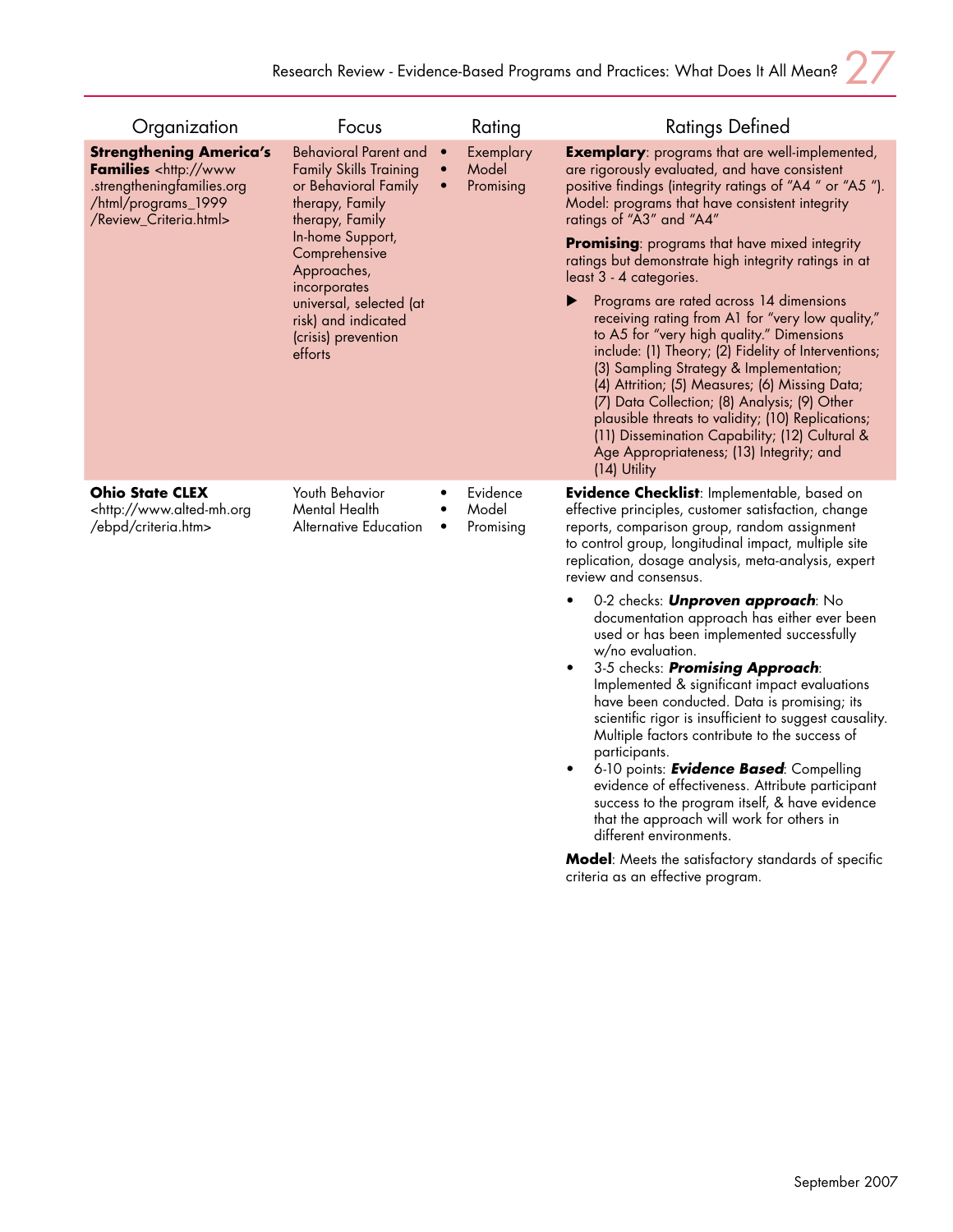| Organization                                                                                                     | Focus                                                                         |                                     | Rating                                                                                                                                                                                                                                                                                                                          | <b>Ratings Defined</b>                                                                                                                                                                                                                                                                                                                                                                                                                                                                                                                                                                                                                             |
|------------------------------------------------------------------------------------------------------------------|-------------------------------------------------------------------------------|-------------------------------------|---------------------------------------------------------------------------------------------------------------------------------------------------------------------------------------------------------------------------------------------------------------------------------------------------------------------------------|----------------------------------------------------------------------------------------------------------------------------------------------------------------------------------------------------------------------------------------------------------------------------------------------------------------------------------------------------------------------------------------------------------------------------------------------------------------------------------------------------------------------------------------------------------------------------------------------------------------------------------------------------|
| <b>Child Welfare League of</b><br>America<br><http: www.cwla.org<br="">/programs/r2p/levels.htm&gt;</http:>      | <b>Child Welfare</b>                                                          | $\bullet$<br>$\bullet$<br>$\bullet$ | Exemplary<br>Practice<br>Commend-<br>able Practice<br>Emerging<br>Practice<br>Innovative<br>Practice                                                                                                                                                                                                                            | Levels of Research Rigor - Each program or<br>practice included in the Research to Practice (R2P)<br>initiative has been identified as effective with<br>successes supported by a research component. R2P<br>has developed the following categories to describe<br>the level of empirical support available. All programs<br>and practices exist within an organizational context<br>with many factors that may influence outcomes.<br><b>Exemplary Practice:</b> Must have: Randomized                                                                                                                                                            |
|                                                                                                                  |                                                                               |                                     |                                                                                                                                                                                                                                                                                                                                 | study, Control group, Posttests or pre- and posttest,<br>Effects sustained for at least 1 year, Multiple<br>replications.                                                                                                                                                                                                                                                                                                                                                                                                                                                                                                                          |
|                                                                                                                  |                                                                               |                                     |                                                                                                                                                                                                                                                                                                                                 | <b>Commendable Practice:</b> Must have a majority<br>of the following characteristics: Randomized or<br>quasi-experimental study, Control or comparison<br>group, Posttests or pre- and posttests, Follow up,<br>Replication.                                                                                                                                                                                                                                                                                                                                                                                                                      |
|                                                                                                                  |                                                                               |                                     |                                                                                                                                                                                                                                                                                                                                 | <b>Emerging Practice:</b> Must have a majority of<br>the following characteristics: Quasi-experimental<br>study, Correlational or ex post facto study, Posttest,<br>only, Single group pre- and posttest, Comparison<br>group.                                                                                                                                                                                                                                                                                                                                                                                                                     |
|                                                                                                                  |                                                                               |                                     |                                                                                                                                                                                                                                                                                                                                 | <b>Innovative Practice:</b> Must have a majority<br>of the following characteristics: Case study,<br>Descriptive statistics only, Treatment group only.                                                                                                                                                                                                                                                                                                                                                                                                                                                                                            |
| <b>Child Trends</b><br><http: www.childtrends<br="">.org/what_works/clarkwww<br/>/clarkwww_intro.asp&gt;</http:> | Life Course Models,<br>teen programs,<br>school readiness, and<br>afterschool | $\bullet$<br>$\bullet$              | <b>What Works</b><br>What Doesn't<br>Work<br>Mixed                                                                                                                                                                                                                                                                              | <b>What Works</b> – Programs with specific evidence<br>from experimental studies that show a significant<br>positive impact on a particular developmental<br>outcome.                                                                                                                                                                                                                                                                                                                                                                                                                                                                              |
|                                                                                                                  |                                                                               | <b>Reviews</b><br><b>Best Bets</b>  | What Doesn't Work - Programs with<br>experimental evidence that, to date, an outcome<br>has not been positively affected by a particular<br>program. These findings should not be construed<br>to mean that the program can never positively<br>affect outcomes or that it cannot be modified to<br>affect outcomes positively. |                                                                                                                                                                                                                                                                                                                                                                                                                                                                                                                                                                                                                                                    |
|                                                                                                                  |                                                                               |                                     |                                                                                                                                                                                                                                                                                                                                 | Mixed Reviews - Programs with experimental<br>evidence that a program has been shown to be<br>effective in some, but not all, studies or that it has<br>been found to be effective for some, but not all,<br>groups of young people.                                                                                                                                                                                                                                                                                                                                                                                                               |
|                                                                                                                  |                                                                               |                                     |                                                                                                                                                                                                                                                                                                                                 | <b>Best Bets</b> - Programs with promising approaches<br>or practices that have not been tested through<br>experimental research but that may be important<br>from a theoretical standpoint. These include results<br>from quasi-experimental studies, multivariate<br>analyses, analyses of longitudinal and survey<br>studies, nonexperimental analyses of experimental<br>data, and wisdom from practitioners working in<br>the field. The term "best bets" is not intended to<br>highlight these as the recommended practices<br>for programs, but as promising approaches<br>worthy of consideration by program designers or<br>policymakers. |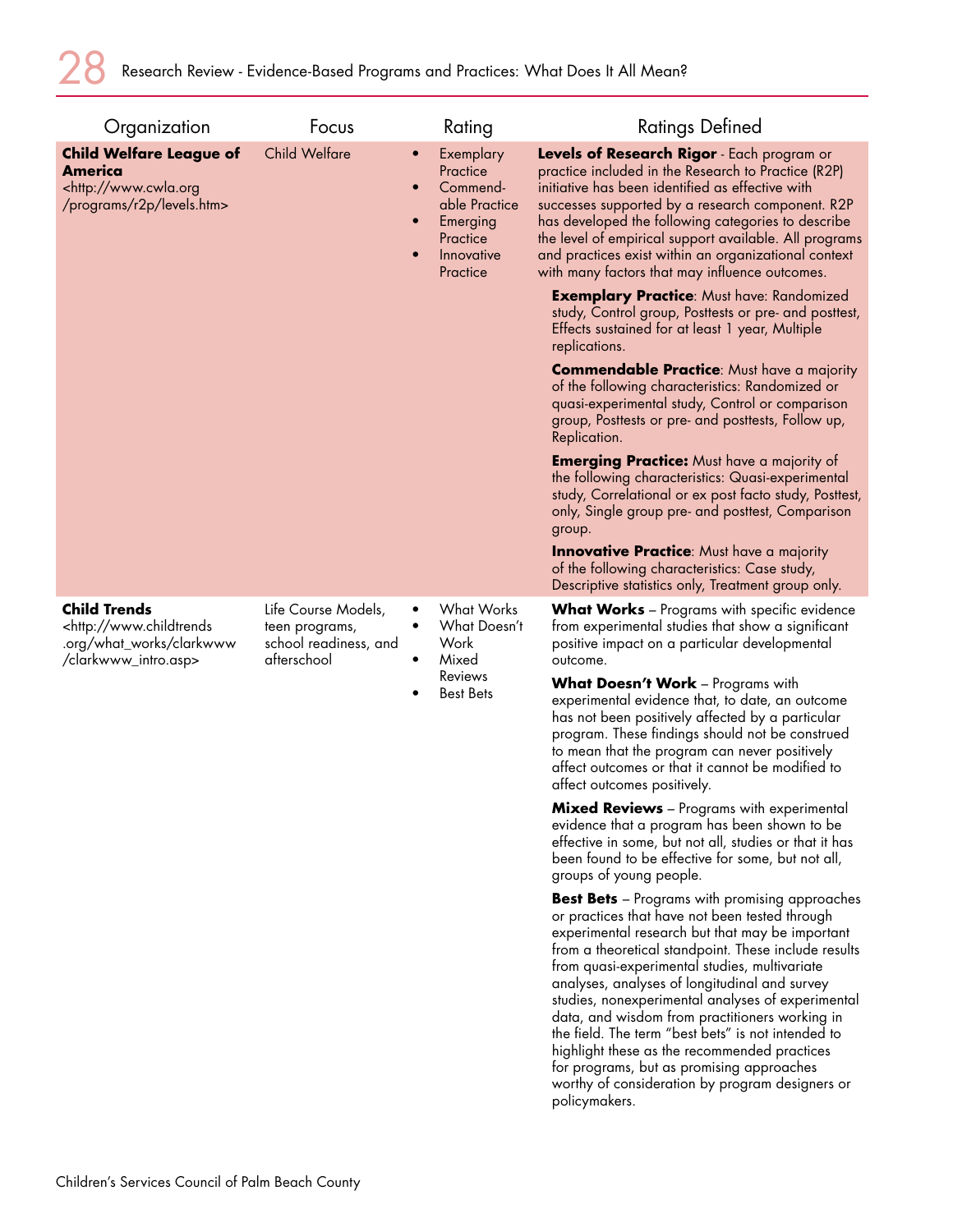| Organization                                                                      | Focus                               | Rating       | <b>Ratings Defined</b>                                                                                                                                                                   |
|-----------------------------------------------------------------------------------|-------------------------------------|--------------|------------------------------------------------------------------------------------------------------------------------------------------------------------------------------------------|
| <b>American Community</b><br><b>Corrections Institute</b>                         | Substance Abuse<br><b>Offenders</b> | No specifics | Fifteen Point Rating Criteria For Evidence-<br><b>Based Programs:</b>                                                                                                                    |
| <http: www.accilifeskills<br="">.com/evidence-based<br/>/research.htm&gt;</http:> |                                     |              | 1. Theory: the degree at which programs reflect<br>clear principles about substance abuse<br>behavior and how it can be changed.<br>2.<br>Intervention Fidelity: how the program ensures |
|                                                                                   |                                     |              | consistent delivery.<br>Process Evaluation: whether the program<br>3.                                                                                                                    |
|                                                                                   |                                     |              | implementation was measured<br>4. Sampling Strategy and Implementation: how<br>well the program selected its participants and<br>how well they received it.                              |
|                                                                                   |                                     |              | 5. Attrition: whether the program retained<br>participants during evaluation.                                                                                                            |
|                                                                                   |                                     |              | 6. Outcome Measures: the relevance and quality                                                                                                                                           |
|                                                                                   |                                     |              | of evaluation measures.<br>7. Missing Data: how developer addressed                                                                                                                      |
|                                                                                   |                                     |              | incomplete measurements.<br>Data Collection: the manner in which data<br>8.                                                                                                              |
|                                                                                   |                                     |              | were gathered.<br>9. Analysis: the appropriateness and technical                                                                                                                         |
|                                                                                   |                                     |              | adequacy of data analyses.                                                                                                                                                               |
|                                                                                   |                                     |              | 10. Other Plausible Threats to Validity: the degree<br>to which the evaluation considers other                                                                                           |
|                                                                                   |                                     |              | explanations for program effects.                                                                                                                                                        |
|                                                                                   |                                     |              | 11. Replications: number of times the program<br>has been used in the field.                                                                                                             |
|                                                                                   |                                     |              | 12. Dissemination Capability: whether program<br>materials are ready for implementation by                                                                                               |
|                                                                                   |                                     |              | others in the field.<br>13. Cultural Age Appropriateness: the degree to<br>which the program addresses different ethnic,                                                                 |
|                                                                                   |                                     |              | racial and age groups.<br>14. Integrity: overall level of confidence of the                                                                                                              |
|                                                                                   |                                     |              | scientific rigor of the evaluation.                                                                                                                                                      |
|                                                                                   |                                     |              | 15. Utility: overall pattern of program findings to<br>form prevention theory and practice.                                                                                              |